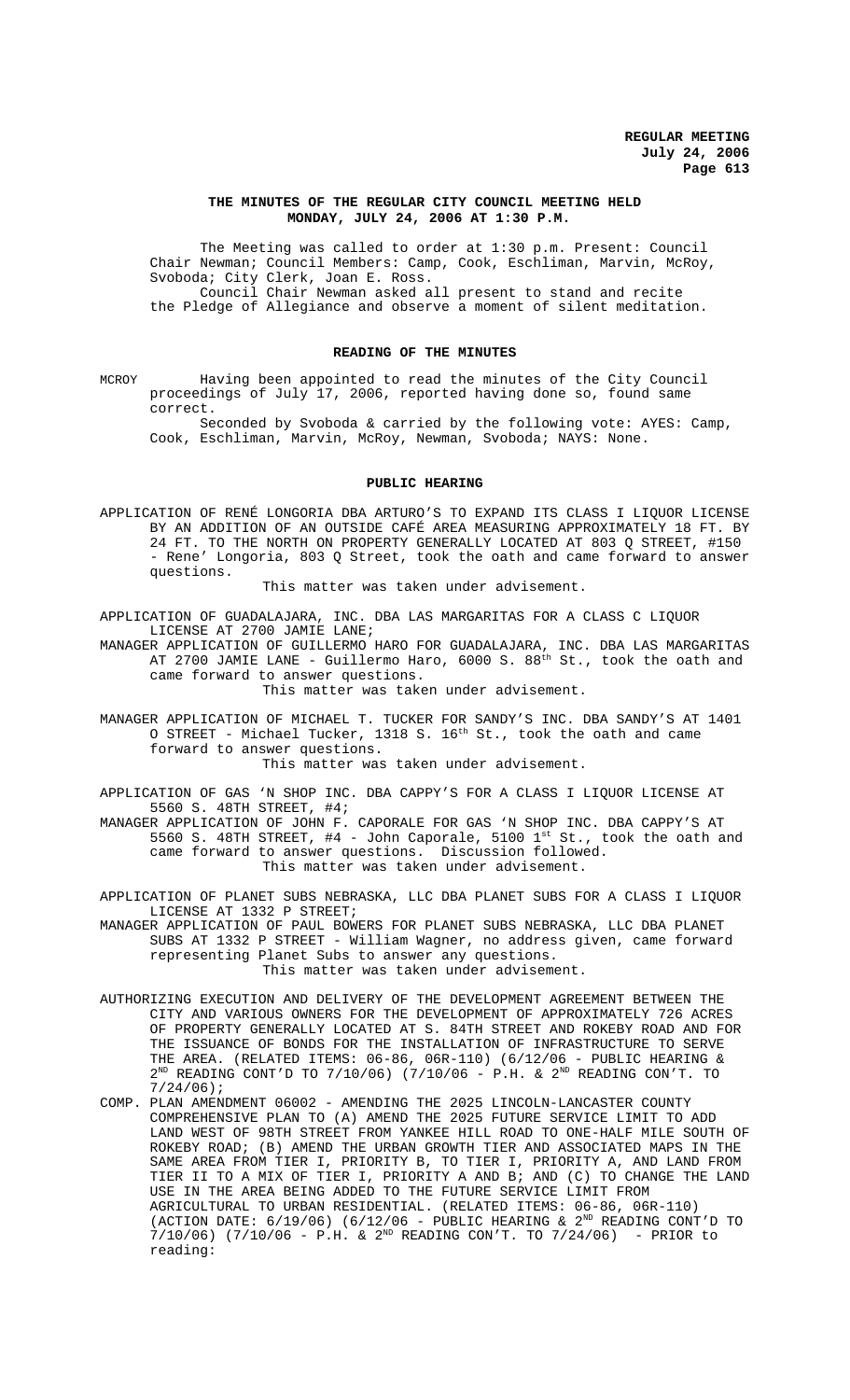COOK Moved to continue Public Hearing and 2nd Reading on Bill No. 06-86 and 06R-110 to August 28, 2006. Seconded by Marvin & carried by the following vote: AYES: Camp, Cook, Eschliman, Marvin, McRoy, Newman, Svoboda; NAYS: None.

CHANGE OF ZONE 06023 - AMENDING CHAPTER 27.80 OF THE LINCOLN MUNICIPAL CODE RELATING TO ZONING TO INCREASE AND AMEND FEES FOR APPLICATION OF A CHANGE OF ZONE, DOWNZONES, PLANNED UNIT DEVELOPMENTS, USE PERMITS, COMMUNITY UNIT PLANS, SPECIAL PERMITS, ADMINISTRATIVE AMENDMENTS, CHANGES IN TEXT, POSTPONEMENT FEES, AND WAIVER OF FEES. (RELATED ITEMS:

06-113, 06-114, 06-115, 06R-146);<br>MISC, 06005 - AMENDING CHAPTER 26.33 OF - AMENDING CHAPTER 26.33 OF THE LINCOLN MUNICIPAL CODE RELATING TO LAND SUBDIVISION TO INCREASE APPLICATION FEES FOR FINAL PLATS, PRELIMINARY PLATS, CHANGE IN TEXT, WAIVERS AND APPEALS, AND POSTPONEMENTS. (RELATED ITEMS: 06-113, 06-114, 06-115, 06R-146);

AMENDING SECTION 14.20.020 OF THE LINCOLN MUNICIPAL CODE TO INCREASE THE APPLICATION FEE FOR THE VACATION OF PUBLIC WAYS. (RELATED ITEMS: 06-113, 06-114, 06-115, 06R-146;

APPROVING AN INCREASE IN APPLICATION FEES FOR COMPREHENSIVE PLAN AMENDMENTS AND COMPREHENSIVE PLAN CONFORMANCE. (RELATED ITEMS: 06-113, 06-114, 06- 115, 06R-146) (ACTION DATE: 7/31/06) - Marvin Krout, Director of Planning Dept., came forward to explain the proposed fee increases and to answer questions. Discussion followed.

Mary Bills Strand, 2149 Stone Creek Loop South, Realtor and member of the Planning Commission to state it was requested that notices go out sooner and that an information sheet to explain the different zoning & non-standard and non-conforming. It is to also include which lots are non-standard and non-conforming. Discussion followed. Peter Katt, representing LIBA, in opposition. Discussion

followed.

Fred Houck, Government Affairs Director for Homebuilders Assn., came forward in opposition. Discussion followed.

Ron Moore, 4700 Firebush Lane, President and Owner of Moore Property Inc. and Creative Design Homes, came forward in opposition. Discussion followed.

This matter was taken under advisement.

AUTHORIZING AND PROVIDING FOR THE ISSUANCE OF REVENUE BONDS OF THE SOLID WASTE MANAGEMENT ENTERPRISE OF THE CITY OF LINCOLN, NEBRASKA;

AUTHORIZING THE ISSUANCE OF NOT TO EXCEED \$4,500,000 AGGREGATE PRINCIPAL AMOUNT OF SOLID WASTE MANAGEMENT REVENUE BONDS - Don Herz, Finance Director, Scott Keene, Ameritas Financial Investor for City of Lincoln, and Lauren Wismer, Bond Consultant, came forward to answer questions. Discussion followed.

This matter was taken under advisement.

AMENDING AND ADDING SECTIONS TO CHAPTER 10.14 (RULES OF THE ROAD) AND CHAPTER 10.48 (BICYCLES) WITHIN TITLE 10 OF THE LINCOLN MUNICIPAL CODE RELATING TO VEHICLES AND TRAFFIC TO DEFINE BICYCLE LANES AND TO REGULATE THE USE OF BICYCLE LANES - David Cary, Planning Dept., came forward to answer questions. Discussion followed.

John McQuinn, City Prosecutor, came forward to answer legal questions. Discussion followed.

Jerry Hoffman, 3000 S. 72nd St., #3, came forward representing Great Plains Trails Network in support. Discussion followed.

Ian Davis, 1032 F Street, came forward to present 1,876 signatures of cyclists in support.

Mike Morosin, 2055 "S" Street, came forward in support.

Discussion followed.

This matter was taken under advisement.

STREET NAME CHANGE 06002 - RENAMING THAT PORTION OF N. 14TH STREET FROM CORNHUSKER HIGHWAY SOUTH TO MILITARY AVENUE AND THAT PORTION OF N. 19TH STREET FROM R STREET SOUTH TO O STREET AS NORTH ANTELOPE VALLEY PARKWAY; RENAMING THAT PORTION OF S. 19TH STREET FROM O STREET SOUTH TO K STREET AS SOUTH ANTELOPE VALLEY PARKWAY; AND RENAMING THE NEW EAST/WEST ROADWAY FROM 10TH STREET NORTHEAST TO 33RD AND SUPERIOR STREETS AS SALT CREEK ROADWAY - Ray Hill, Planning Dept., came forward to answer questions. This matter was taken under advisement.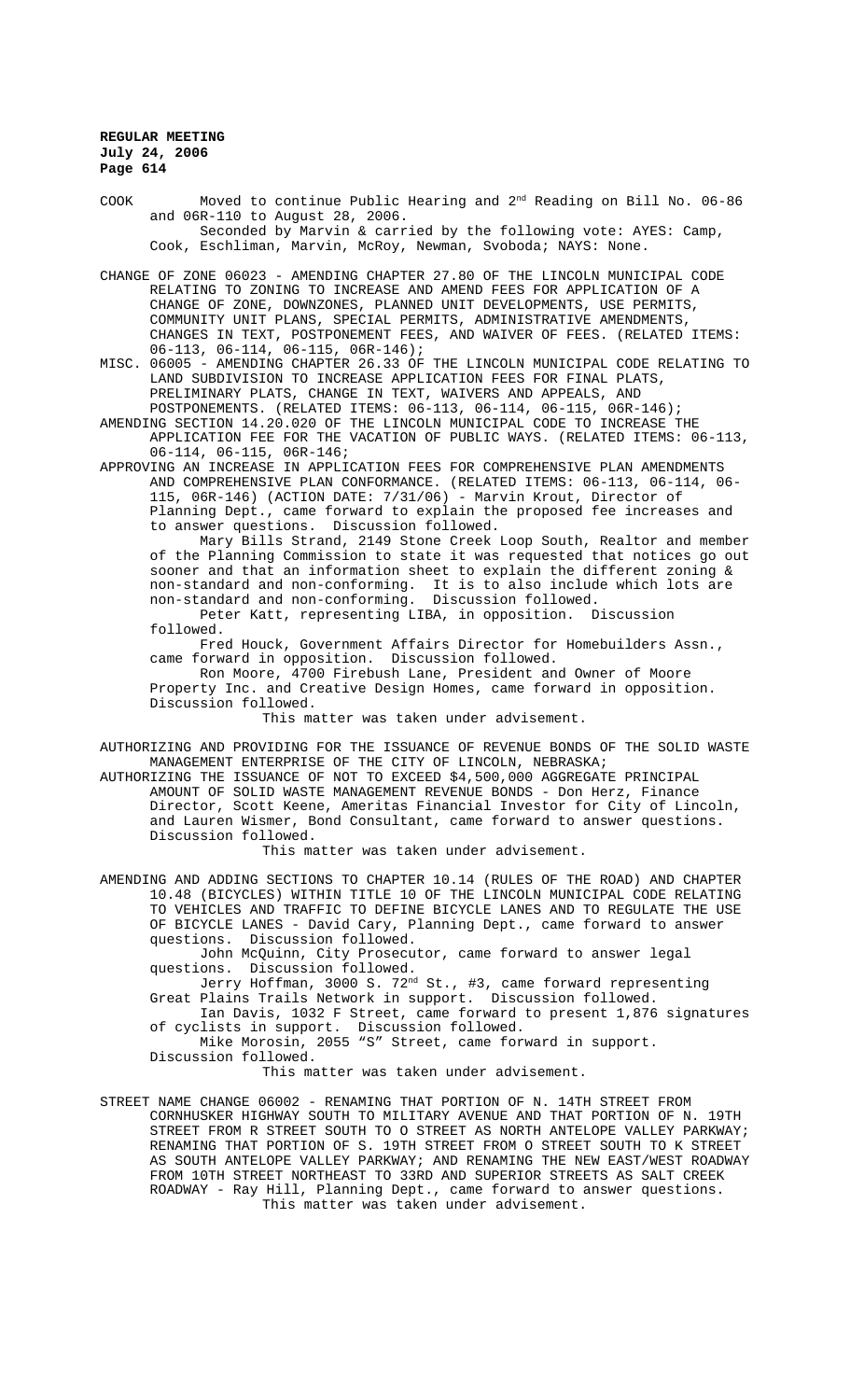CHANGE OF ZONE 06041 - APPLICATION OF SCHROEDER/KLEIN INVESTMENTS FOR A CHANGE OF ZONE FROM AG AGRICULTURAL DISTRICT TO I-3 EMPLOYMENT CENTER DISTRICT, ON PROPERTY GENERALLY LOCATED AT S. 14TH STREET AND YANKEE HILL ROAD Lyle Loth, ESP, came forward representing Schroeder/Klein Investments and to answer questions.

This matter was taken under advisement.

APPROVING AN AGREEMENT BETWEEN THE CITY AND THE HARTFORD TO PROVIDE LIFE INSURANCE FOR CITY OF LINCOLN EMPLOYEES FOR A FOUR YEAR PERIOD - Bill Kostner, Risk Management Manager, came forward to answer questions. Discussion followed.

This matter was taken under advisement.

APPROVING THE BUDGET AND PROGRAM OF WORK FOR DOWNTOWN LINCOLN ASSOCIATION'S FY 2006 - 2007 MANAGEMENT AND MAINTENANCE DISTRICT - Craig Madson, Senior Vice President of US Bank, came forward representing Downtown Lincoln Association and to answer questions.

This matter was taken under advisement.

USE PERMIT 04006A - APPLICATION OF REMBOLT DEVELOPMENT TO AMEND BARONS RIDGE 1ST ADDITION TO REDUCE THE REAR YARD SETBACK FROM 30' TO 25' ON LOTS 1 - 10, BLOCK 2, AND FROM 30' TO 20' ON LOTS 1 - 8, BLOCK 1, BARON'S RIDGE 1ST ADDITION, GENERALLY LOCATED AT WEST HIGHLANDS BLVD. AND N.W. 1ST STREET - Lois Hartzell, 5540 N. 19th Street, Vista Homes, came forward representing Rembolt Development to answer questions. This matter was taken under advisement.

#### **\*\* END OF PUBLIC HEARING \*\***

# **COUNCIL ACTION**

#### **LIQUOR RESOLUTIONS**

APPLICATION OF RENÉ LONGORIA DBA ARTURO'S TO EXPAND ITS CLASS I LIQUOR LICENSE BY AN ADDITION OF AN OUTSIDE CAFÉ AREA MEASURING APPROXIMATELY 18 FT. BY 24 FT. TO THE NORTH ON PROPERTY GENERALLY LOCATED AT 803 Q STREET, #150 - CLERK read the following resolution, introduced by Jon Camp, who moved its adoption for approval:

A-83935 BE IT RESOLVED by the City Council of the City of Lincoln, Nebraska:

That after hearing duly had as required by law, consideration of the facts of this application, the Nebraska Liquor Control Act, and the pertinent City ordinances, the City Council recommends that the application of René Longoria dba Arturo's to expand its licensed premises by the addition of an outside area measuring approximately 18 feet by 24 feet to the north of the presently licensed premises located at 803 Q Street, #150, Lincoln, Nebraska, be approved with the condition that the premise complies in every respect with all City and State regulations.

BE IT FURTHER RESOLVED that the City Clerk is directed to transmit a copy of this resolution to the Nebraska Liquor Control Commission. Introduced by Jon Camp Seconded by Marvin & carried by the following vote: AYES: Camp,

Cook, Eschliman, Marvin, McRoy, Newman, Svoboda; NAYS: None.

APPLICATION OF GUADALAJARA, INC. DBA LAS MARGARITAS FOR A CLASS C LIQUOR LICENSE AT 2700 JAMIE LANE - CLERK read the following resolution, introduced by Jon Camp, who moved its adoption for approval:

A-83936 BE IT RESOLVED by the City Council of the City of Lincoln, Nebraska:

That after hearing duly had as required by law, consideration of the facts of this application, the Nebraska Liquor Control Act, and the pertinent City ordinances, the City Council recommends that the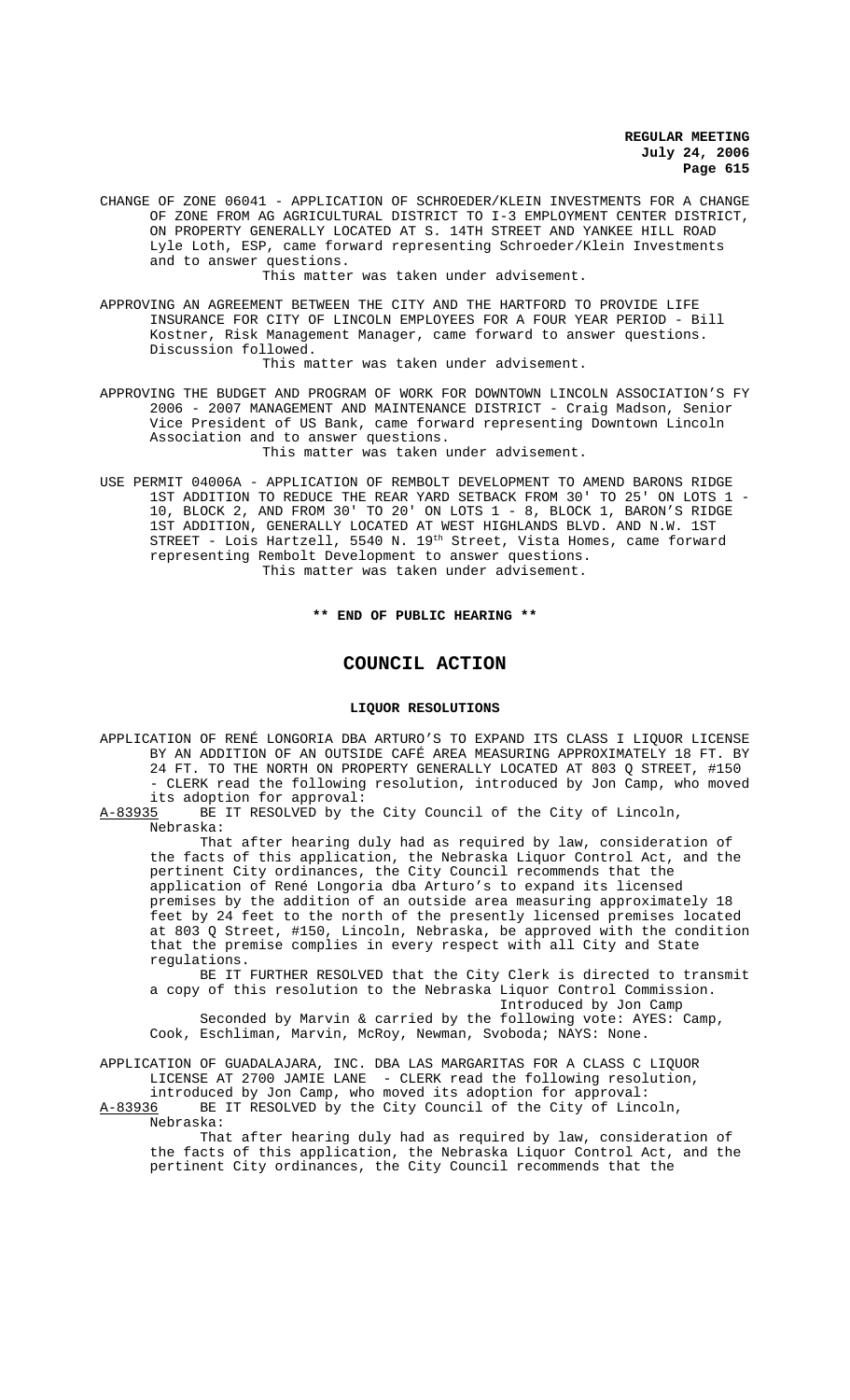> application of Guadalajara, Inc. dba Las Margaritas for a Class "C" liquor license at 2700 Jamie Lane, Lincoln, Nebraska, for the license period ending October 31, 2006, be approved with the condition that the premise complies in every respect with all city and state regulations. The City Clerk is directed to transmit a copy of this resolution to the Nebraska Liquor Control Commission. Introduced by Jon Camp Seconded by Marvin & carried by the following vote: AYES: Camp,

Cook, Eschliman, Marvin, McRoy, Newman, Svoboda; NAYS: None.

MANAGER APPLICATION OF GUILLERMO HARO FOR GUADALAJARA, INC. DBA LAS MARGARITAS AT 2700 JAMIE LANE - CLERK read the following resolution, introduced by Jon Camp, who moved its adoption for approval:<br>A-83937 WHEREAS, Guadalajara, Inc. dba Las Marga

WHEREAS, Guadalajara, Inc. dba Las Margaritas located at 2700 Jamie Lane, Lincoln, Nebraska has been approved for a Retail Class "C"

liquor license, and now requests that Guillermo Haro be named manager; WHEREAS, Guillermo Haro appears to be a fit and proper person to manage said business.

NOW, THEREFORE, BE IT RESOLVED by the City Council of the City of Lincoln, Nebraska:

That after hearing duly had as required by law, consideration of the facts of this application, the Nebraska Liquor Control Act, and the pertinent City ordinances, the City Council recommends that Guillermo Haro be approved as manager of this business for said licensee. City Clerk is directed to transmit a copy of this resolution to the Nebraska Liquor Control Commission.

Introduced by Jon Camp Seconded by Marvin & carried by the following vote: AYES: Camp, Cook, Eschliman, Marvin, McRoy, Newman, Svoboda; NAYS: None.

MANAGER APPLICATION OF MICHAEL T. TUCKER FOR SANDY'S INC. DBA SANDY'S AT 1401 O STREET - CLERK read the following resolution, introduced by Jon Camp, who moved its adoption for approval:

A-83938 WHEREAS, Sandy's Inc. dba Sandy's located at 1401 O Street,

Lincoln, Nebraska has been approved for a Retail Class "C" liquor

license, and now requests that Michael T. Tucker be named manager; WHEREAS, Michael T. Tucker appears to be a fit and proper person

to manage said business.

NOW, THEREFORE, BE IT RESOLVED by the City Council of the City of Lincoln, Nebraska:

That after hearing duly had as required by law, consideration of the facts of this application, the Nebraska Liquor Control Act, and the pertinent City ordinances, the City Council recommends that Michael T. Tucker be approved as manager of this business for said licensee. City Clerk is directed to transmit a copy of this resolution to the Nebraska Liquor Control Commission.

Introduced by Jon Camp Seconded by Marvin & carried by the following vote: AYES: Camp, Cook, Eschliman, Marvin, McRoy, Newman, Svoboda; NAYS: None.

APPLICATION OF GAS 'N SHOP INC. DBA CAPPY'S FOR A CLASS I LIQUOR LICENSE AT 5560 S. 48TH STREET, #4 - CLERK read the following resolution, - CLERK read the following resolution,

introduced by Jon Camp, who moved its adoption for approval:<br>A-83939 BE IT RESOLVED by the City Council of the City of Linc BE IT RESOLVED by the City Council of the City of Lincoln, Nebraska:

That after hearing duly had as required by law, consideration of the facts of this application, the Nebraska Liquor Control Act, and the pertinent City ordinances, the City Council recommends that the application of Gas 'N Shop Inc. dba Cappy's for a Class "I" liquor license at 5560 S. 48th Street, #4, Lincoln, Nebraska, for the license period ending April 30, 2007, be approved with the conditions that the applicant obtains a valid special permit, and that the premise complies in every respect with the conditions of its special permit and all city and state regulations. The City Clerk is directed to transmit a copy of this resolution to the Nebraska Liquor Control Commission. Introduced by Jon Camp

Seconded by Marvin & carried by the following vote: AYES: Camp, Cook, Eschliman, Marvin, McRoy, Newman, Svoboda; NAYS: None.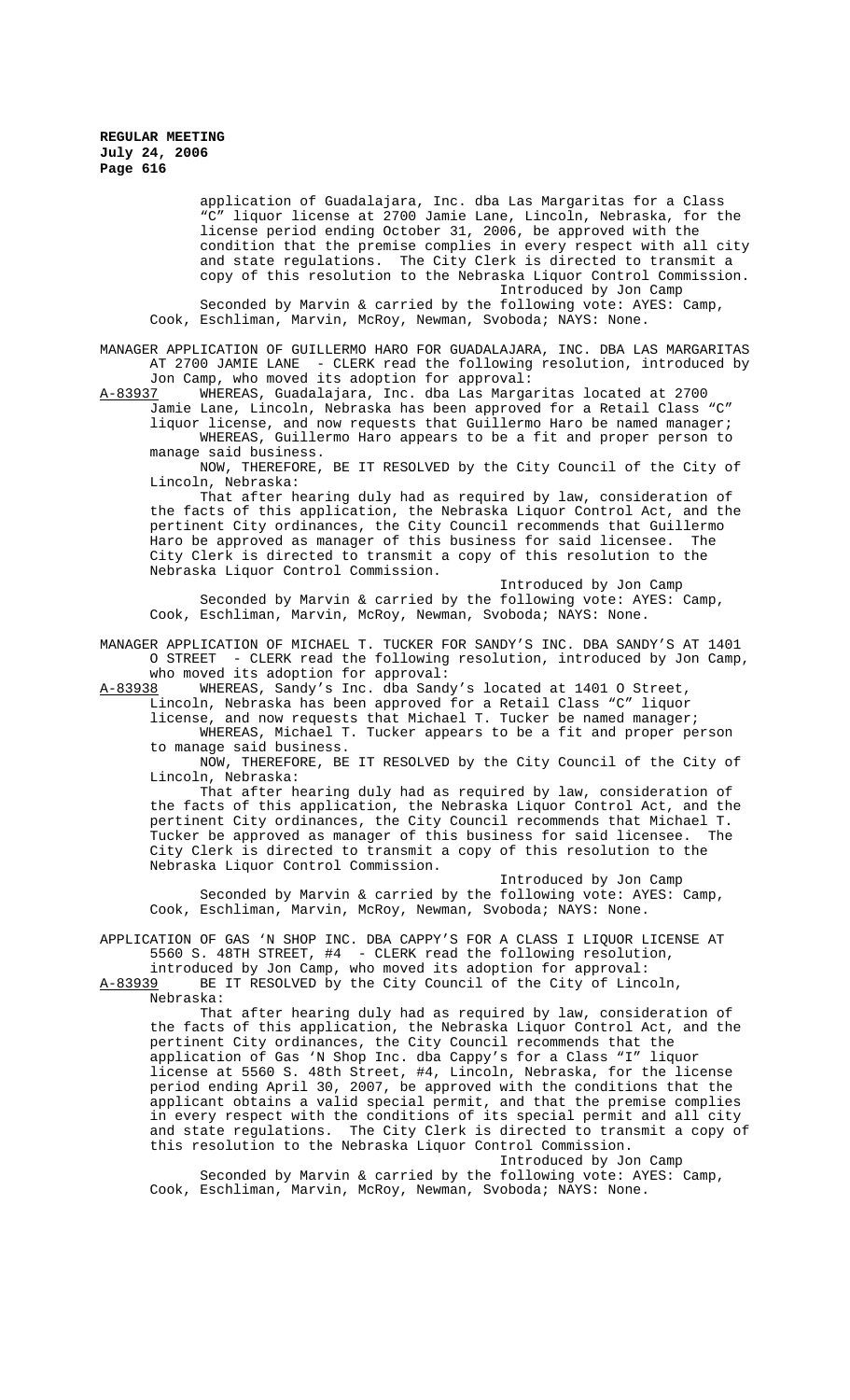MANAGER APPLICATION OF JOHN F. CAPORALE FOR GAS 'N SHOP INC. DBA CAPPY'S AT 5560 S. 48TH STREET, #4 - CLERK read the following resolution, introduced by Jon Camp, who moved its adoption for denial:<br>A-83940 BE IT RESOLVED by the City Council of the City of Li BE IT RESOLVED by the City Council of the City of Lincoln,

Nebraska: That after hearing duly had as required by law, consideration of the facts of this application, the Nebraska Liquor Control Act, and the

pertinent City ordinances, the City Council recommends that the application of John F. Caporale as manager of Gas 'N Shop Inc. dba Cappy's located at 5560 S. 48th Street, #4, Lincoln, Nebraska, be denied. The City Clerk is directed to transmit a copy of this resolution to the Nebraska Liquor Control Commission.

Introduced by Jon Camp Seconded by Eschliman & carried by the following vote: AYES: Camp, Cook, Eschliman, Marvin, McRoy, Newman, Svoboda; NAYS: None.

APPLICATION OF PLANET SUBS NEBRASKA, LLC DBA PLANET SUBS FOR A CLASS I LIQUOR LICENSE AT 1332 P STREET - CLERK read the following resolution,

introduced by Jon Camp, who moved its adoption for approval: A-83941 BE IT RESOLVED by the City Council of the City of Lincoln,

Nebraska:

That after hearing duly had as required by law, consideration of the facts of this application, the Nebraska Liquor Control Act, and the pertinent City ordinances, the City Council recommends that the application of Planet Subs Nebraska, LLC dba Planet Subs for a Class "I" liquor license at 1332 P Street, Lincoln, Nebraska, for the license period ending April 30, 2007, be approved with the conditions that the applicant obtains a valid special permit, and that the premise complies in every respect with the conditions of its special permit and all city and state regulations. The City Clerk is directed to transmit a copy of this resolution to the Nebraska Liquor Control Commission.

Introduced by Jon Camp Seconded by Marvin & carried by the following vote: AYES: Camp, Cook, Eschliman, Marvin, McRoy, Newman, Svoboda; NAYS: None.

MANAGER APPLICATION OF PAUL BOWERS FOR PLANET SUBS NEBRASKA, LLC DBA PLANET SUBS AT 1332 P STREET - CLERK read the following resolution, introduced

by Jon Camp, who moved its adoption for approval:<br>A-83942 WHEREAS, Planet Subs Nebraska, LLC dba Plan WHEREAS, Planet Subs Nebraska, LLC dba Planet Subs located at 1332 P Street, Lincoln, Nebraska has been approved for a Retail Class "I" liquor license, and now requests that Paul Bowers be named manager;

WHEREAS, Paul Bowers appears to be a fit and proper person to manage said business.

NOW, THEREFORE, BE IT RESOLVED by the City Council of the City of Lincoln, Nebraska:

That after hearing duly had as required by law, consideration of the facts of this application, the Nebraska Liquor Control Act, and the pertinent City ordinances, the City Council recommends that Paul Bowers be approved as manager of this business for said licensee. The City Clerk is directed to transmit a copy of this resolution to the Nebraska Liquor Control Commission.

Introduced by Jon Camp Seconded by Marvin & carried by the following vote: AYES: Camp, Cook, Eschliman, Marvin, McRoy, Newman, Svoboda; NAYS: None.

#### ORDINANCES - 2<sup>ND</sup> READING & RELATED RESOLUTIONS (as required)

AUTHORIZING EXECUTION AND DELIVERY OF THE DEVELOPMENT AGREEMENT BETWEEN THE CITY AND VARIOUS OWNERS FOR THE DEVELOPMENT OF APPROXIMATELY 726 ACRES OF PROPERTY GENERALLY LOCATED AT S. 84TH STREET AND ROKEBY ROAD AND FOR THE ISSUANCE OF BONDS FOR THE INSTALLATION OF INFRASTRUCTURE TO SERVE THE AREA. (RELATED ITEMS: 06-86, 06R-110) (6/12/06 - PUBLIC HEARING &  $2^{ND}$  READING CONT'D TO 7/10/06) (7/10/06 - P.H. &  $2^{ND}$  READING CON'T. TO 7/24/06) -PRIOR to reading:

COOK Moved to continue Public Hearing and  $2<sup>nd</sup>$  Reading to August 28, 2006.

Seconded by Marvin & carried by the following vote: AYES: Camp, Cook, Eschliman, Marvin, McRoy, Newman, Svoboda; NAYS: None.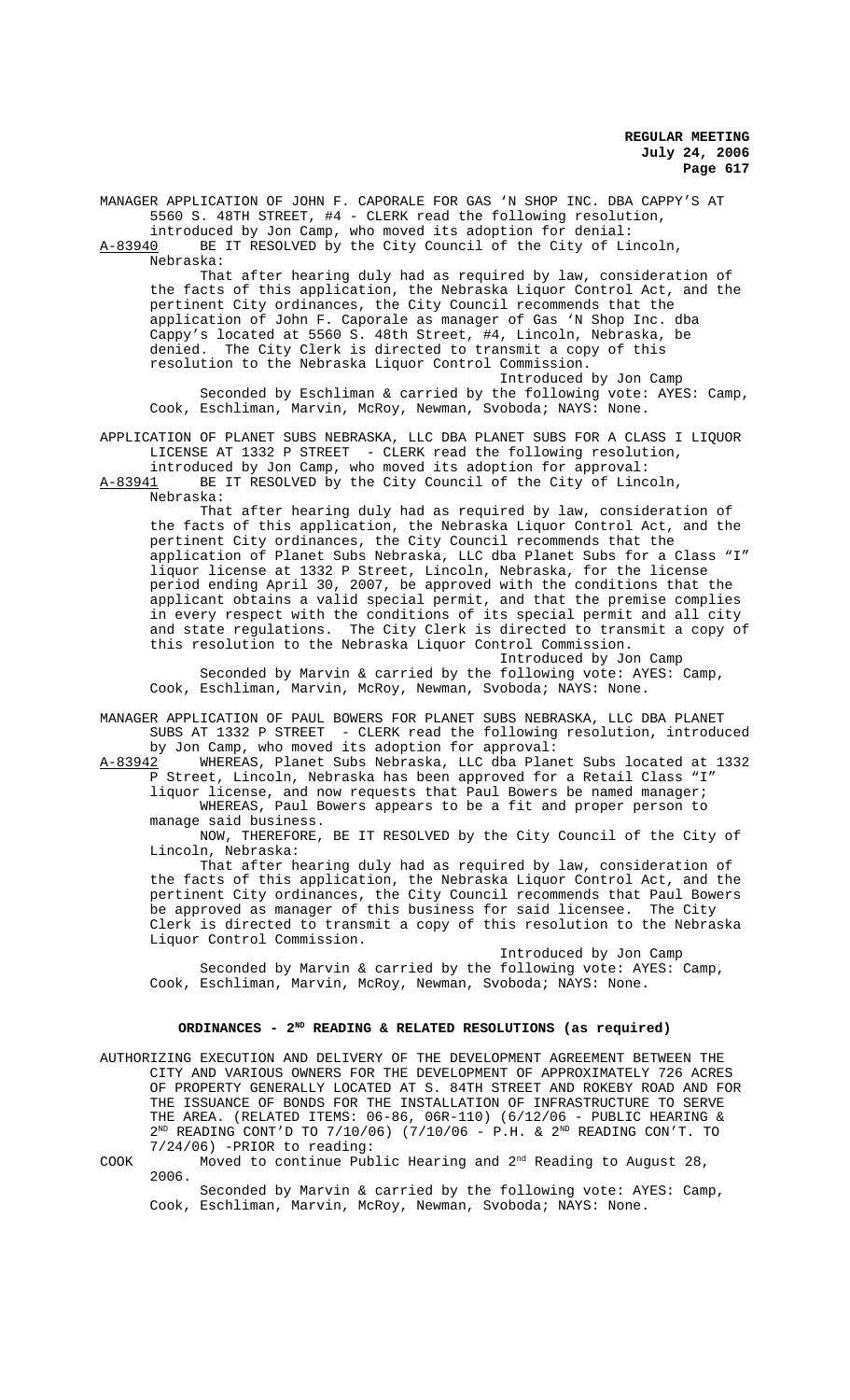COMP. PLAN AMENDMENT 06002 - AMENDING THE 2025 LINCOLN-LANCASTER COUNTY COMPREHENSIVE PLAN TO (A) AMEND THE 2025 FUTURE SERVICE LIMIT TO ADD LAND WEST OF 98TH STREET FROM YANKEE HILL ROAD TO ONE-HALF MILE SOUTH OF ROKEBY ROAD; (B) AMEND THE URBAN GROWTH TIER AND ASSOCIATED MAPS IN THE SAME AREA FROM TIER I, PRIORITY B, TO TIER I, PRIORITY A, AND LAND FROM TIER II TO A MIX OF TIER I, PRIORITY A AND B; AND (C) TO CHANGE THE LAND USE IN THE AREA BEING ADDED TO THE FUTURE SERVICE LIMIT FROM AGRICULTURAL TO URBAN RESIDENTIAL (RELATED ITEMS: 06-86, 06R-110) (ACTION DATE:  $6/19/06$ ) ( $6/12/06$  - PUBLIC HEARING &  $2^{ND}$  READING CONT'D TO  $7/10/06$ ) (7/10/06 - P.H. & 2<sup>ND</sup> READING CON'T. TO 7/24/06) - PRIOR to reading:

COOK Moved to continue Public Hearing and 2nd Reading to August 28, 2006.

Seconded by Marvin & carried by the following vote: AYES: Camp, Cook, Eschliman, Marvin, McRoy, Newman, Svoboda; NAYS: None.

- CHANGE OF ZONE 06023 AMENDING CHAPTER 27.80 OF THE LINCOLN MUNICIPAL CODE RELATING TO ZONING TO INCREASE AND AMEND FEES FOR APPLICATION OF A CHANGE OF ZONE, DOWNZONES, PLANNED UNIT DEVELOPMENTS, USE PERMITS, COMMUNITY UNIT PLANS, SPECIAL PERMITS, ADMINISTRATIVE AMENDMENTS, CHANGES IN TEXT, POSTPONEMENT FEES, AND WAIVER OF FEES. (RELATED ITEMS: 06-113, 06-114, 06-115, 06R-146) - CLERK read an ordinance, introduced by Dan Marvin, amending Chapter 27.80 of the Lincoln Municipal Code relating to city zoning fees by amending Sections 27.80.020, 27.80.025, 27.80.030, 27.80.040, 27.80.060, 27.80.070, 27.80.110, and 27.80.125 to increase and amend current zoning fees; adding a new section numbered 27.80.135 to establish a fee for filing an application to waive and/or modify one or more ordinance requirement or design standard; and repealing Sections 27.80.020, 27.80.025, 27.80.030, 27.80.040, 27.80.060, 27.80.070, 27.80.110, and 27.80.125 of the Lincoln Municipal Code as hitherto existing, the second time.
- MISC. 06005 AMENDING CHAPTER 26.33 OF THE LINCOLN MUNICIPAL CODE RELATING TO LAND SUBDIVISION TO INCREASE APPLICATION FEES FOR FINAL PLATS, PRELIMINARY PLATS, CHANGE IN TEXT, WAIVERS AND APPEALS, AND POSTPONEMENTS. (RELATED ITEMS: 06-113, 06-114, 06-115, 06R-146) - CLERK read an ordinance, introduced by Dan Marvin, amending Chapter 26.33 of the Lincoln Municipal Code relating to Land Subdivision Ordinance Fees by amending Section 26.33.020 to increase the filing fee for final plats and to add a street tree management fee of \$4.00 per lot; amending Section 26.33.030 to increase the filing fee for preliminary plats; amending Section 26.33.090 to increase the filing fee for a requested change of text; amending Section  $26.33.110$  to increase the filing fee for a requested waiver or modification of one or more ordinance requirement or design standard; amending Section 26.33.130 to increase the fee for filing an application that requires any additional legal notice; and repealing Sections 26.33.020, 26.33.030, 26.33.090, 26.33.110, and 26.33.130 or the Lincoln Municipal Code a hitherto existing, the second time.
- AMENDING SECTION 14.20.020 OF THE LINCOLN MUNICIPAL CODE TO INCREASE THE APPLICATION FEE FOR THE VACATION OF PUBLIC WAYS. (RELATED ITEMS: 06-113, 06-114, 06-115, 06R-146) - CLERK read an ordinance, introduced by Dan Marvin, amending Section 14.20.020 of the Lincoln Municipal Code relating to the vacation of public ways to increase the application fee for such a vacation request from \$125.00 to \$250.00; and repealing Section 14.20.020 of the Lincoln Municipal Code as hitherto existing, the second time.
- APPROVING AN INCREASE IN APPLICATION FEES FOR COMPREHENSIVE PLAN AMENDMENTS AND COMPREHENSIVE PLAN CONFORMANCE. (RELATED ITEMS: 06-113, 06-114, 06- 115, 06R-146) (ACTION DATE: 7/31/06).
- AUTHORIZING AND PROVIDING FOR THE ISSUANCE OF REVENUE BONDS OF THE SOLID WASTE MANAGEMENT ENTERPRISE OF THE CITY OF LINCOLN, NEBRASKA - CLERK read an ordinance, introduced by Dan Marvin, authorizing and providing for the issuance of Revenue Bonds of the City of Lincoln, Nebraska for the purposes of its Solid Waste Management facilities; prescribing the form and details of Revenue Bonds issued hereunder; covenanting as to the establishment, maintenance, revision and collection of charges and rates for the use and services of the Solid Waste Management facilities and the application, collection and disbursement of the revenues derived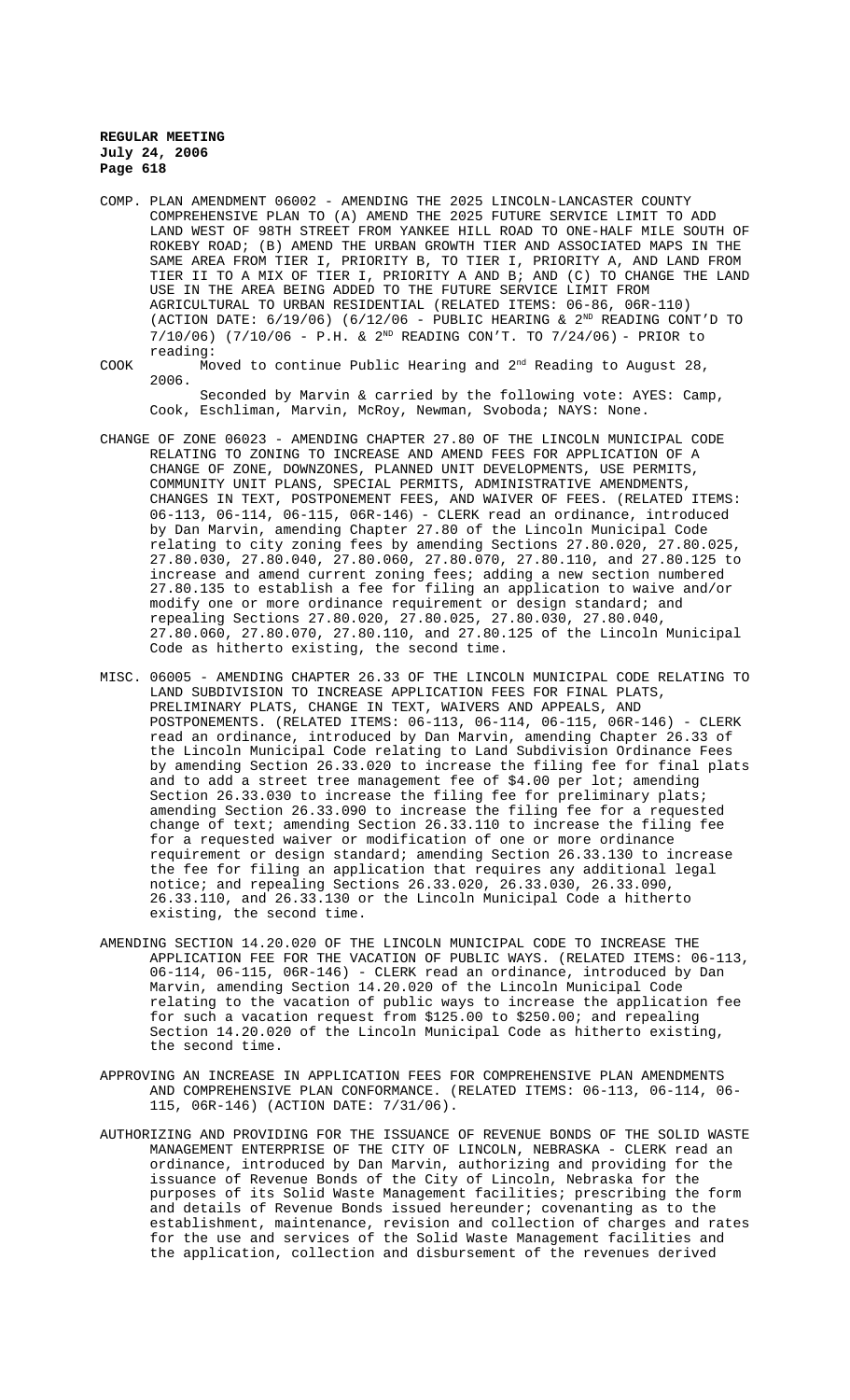therefrom; limiting the payment of the principal of and interest on Revenue Bonds issued hereunder solely to the revenues of the Solid Waste Management facilities and pledging such revenues to such payment; setting forth the conditions for the issuance of Revenue Bonds hereunder or the issuance of other solid waste management revenue obligations pursuant hereto; setting forth events of default and the rights and remedies of the registered owners of Revenue Bonds issued hereunder; making various other covenants, agreements and provisions in connection with the foregoing; providing for severability; and related matters, the second time.

- AUTHORIZING THE ISSUANCE OF NOT TO EXCEED \$4,500,000 AGGREGATE PRINCIPAL AMOUNT OF SOLID WASTE MANAGEMENT REVENUE BONDS - CLERK read an ordinance, introduced by Dan Marvin, authorizing the issuance of Solid Waste Management Revenue Bonds, Series 2006, of the City of Lincoln, Nebraska in an aggregate principal amount not to exceed \$4,500,000; fixing in part and providing for the fixing in part of the details of the Bonds; providing for the sale of the Bonds and the application of the proceeds of such sale; taking other action in connection with the foregoing; and related matters, the second time.
- AMENDING AND ADDING SECTIONS TO CHAPTER 10.14 (RULES OF THE ROAD) AND CHAPTER 10.48 (BICYCLES) WITHIN TITLE 10 OF THE LINCOLN MUNICIPAL CODE RELATING TO VEHICLES AND TRAFFIC TO DEFINE BICYCLE LANES AND TO REGULATE THE USE OF BICYCLE LANES - CLERK read an ordinance, introduced by Dan Marvin, amending Title 10 of the Lincoln Municipal Code relating to Vehicles and Traffic to define bicycle lanes and regulate the use of bicycle lanes by adding a new section numbered 10.02.055 to add the definition of "bicycle lane"; amending Chapter 10.14, Rules of the Road by amending Section 10.14.030 (Stop When Traffic Obstructed) and Section 10.14.050 (Use of Restricted Areas Adjacent to Curb and Changing Course) and by adding a new section numbered 10.14.055 (Enter Traffic Lanes or Changing Course Without Safety; amending Chapter 10.48, Bicycles, by amending Section 10.48.130 (Right-of-way), Section 10.48.140 (Right Turn Lanes), Section 10.48.150 (Riding to Right of Roadway), Section 10.48.190 (Riding in Group), and Section 10.48.280 (Penalty) and adding a new section numbered 10.48.185 (Designated Bicycle Lane; Direction); and repealing Sections 10.14.030, 10.14.050, 10.48.130, 10.48.140, 10.48.150, 10.48.180, 10.48.190, and 10.48.280 of the Lincoln Municipal Code as hitherto existing, the second time.
- STREET NAME CHANGE 06002 RENAMING THAT PORTION OF N. 14TH STREET FROM CORNHUSKER HIGHWAY SOUTH TO MILITARY AVENUE AND THAT PORTION OF N. 19TH STREET FROM R STREET SOUTH TO O STREET AS NORTH ANTELOPE VALLEY PARKWAY; RENAMING THAT PORTION OF S. 19TH STREET FROM O STREET SOUTH TO K STREET AS SOUTH ANTELOPE VALLEY PARKWAY; AND RENAMING THE NEW EAST/WEST ROADWAY FROM 10TH STREET NORTHEAST TO 33RD AND SUPERIOR STREETS AS SALT CREEK ROADWAY - CLERK read an ordinance, introduced by Dan Marvin, changing the name of that portion of N.  $14<sup>th</sup>$  Street from Cornhusker Highway south to Military Avenue and that portion of N. 19<sup>th</sup> Street from R Street south to O Street as North Antelope Valley Parkway; renaming that portion of S. 19th Street from O Street south to K Street as South Antelope Valley Parkway; and renaming the new east/west roadway from  $10^{\text{th}}$  Street northeast to 33rd and Superior Streets as Salt Creek Roadway, the second time.
- CHANGE OF ZONE 06041 APPLICATION OF SCHROEDER/KLEIN INVESTMENTS FOR A CHANGE OF ZONE FROM AG AGRICULTURAL DISTRICT TO I-3 EMPLOYMENT CENTER DISTRICT, ON PROPERTY GENERALLY LOCATED AT S. 14TH STREET AND YANKEE HILL ROAD  $\cdot$ CLERK read an ordinance, introduced by Dan Marvin, amending the Lincoln Zoning District Maps attached to and made a part of Title 27 of the Lincoln Municipal Code, as provided by Section 27.05.020 of the Lincoln Municipal Code, by changing the boundaries of the districts established and shown thereon, the second time.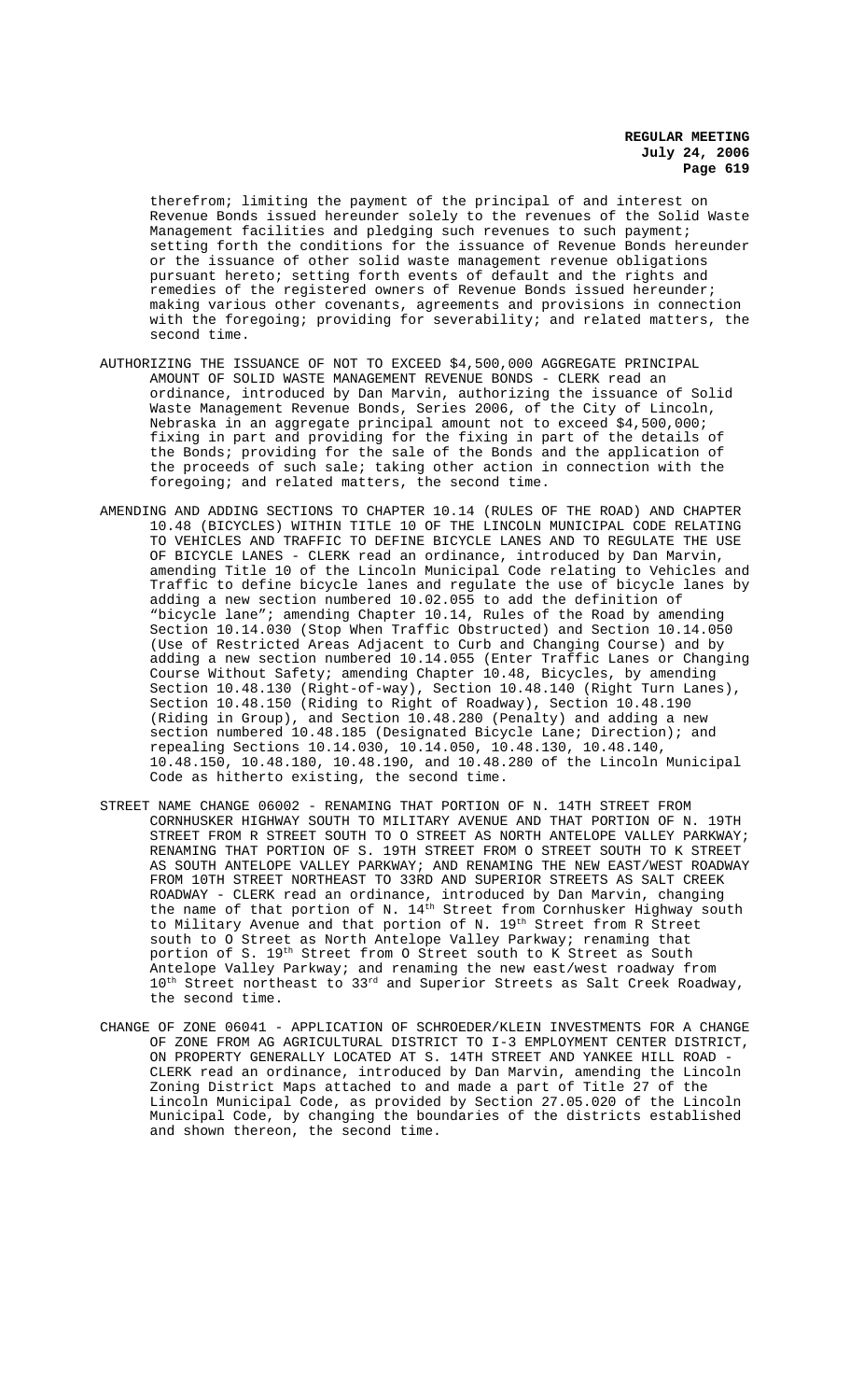#### **RESOLUTIONS**

- APPROVING AN AGREEMENT BETWEEN THE CITY AND THE HARTFORD TO PROVIDE LIFE INSURANCE FOR CITY OF LINCOLN EMPLOYEES FOR A FOUR YEAR PERIOD - CLERK read the following resolution, introduced by Dan Marvin, who moved its
- adoption:<br>A-83943 BE BE IT RESOLVED by the City Council of the City of Lincoln, Nebraska:

That the Hartford Life and Accident Insurance Company Group Insurance Application for Life, AD&D, and Supplemental Life Insurance coverage for City of Lincoln employees for a four year period effective August 1, 2006, is hereby approved and the Mayor is authorized to execute said Group Insurance Application on behalf of the City.

The City Clerk is directed to forward one fully executed original of the Application to Bill Kostner, Risk Management, for transmittal to The Hartford Life and Accident Insurance Company.

Introduced by Dan Marvin Seconded by Svoboda & carried by the following vote: AYES: Camp, Cook, Eschliman, Marvin, McRoy, Newman, Svoboda; NAYS: None.

APPROVING THE BUDGET AND PROGRAM OF WORK FOR DOWNTOWN LINCOLN ASSOCIATION'S FY 2006 - 2007 MANAGEMENT AND MAINTENANCE DISTRICT - CLERK read the

following resolution, introduced by Dan Marvin, who moved its adoption:<br>A-83944 WHEREAS, the City of Lincoln has entered into a contract with the WHEREAS, the City of Lincoln has entered into a contract with the Downtown Lincoln Association for the provision of services within various downtown business improvement districts; and

WHEREAS, said contract requires the submittal of a work plan and annual budgets for work to be performed in the Downtown Management and Maintenance Districts by the Downtown Lincoln Association.

NOW, THEREFORE, BE IT RESOLVED by the City Council of the City of Lincoln, Nebraska:

That the attached 2006-2007 Maintenance and Management BID Budgets and Program of Work for the Downtown Lincoln Association Program for the period of September 1, 2006 to August 31, 2007 which is attached hereto and marked as Attachment "A" is hereby approved.

Introduced by Dan Marvin Seconded by Svoboda & carried by the following vote: AYES: Camp, Cook, Eschliman, Marvin, McRoy, Newman, Svoboda; NAYS: None.

USE PERMIT 04006A - APPLICATION OF REMBOLT DEVELOPMENT TO AMEND BARONS RIDGE 1ST ADDITION TO REDUCE THE REAR YARD SETBACK FROM 30' TO 25' ON LOTS 1 - 10, BLOCK 2, AND FROM 30' TO 20' ON LOTS 1 - 8, BLOCK 1, BARON'S RIDGE 1ST ADDITION, GENERALLY LOCATED AT WEST HIGHLANDS BLVD. AND N.W. 1ST STREET - CLERK read the following resolution, introduced by Dan Marvin, who moved its adoption:<br>A-83945 WHEREAS, Rembolt

WHEREAS, Rembolt Development has submitted an application in accordance with Sections 27.27.080 of the Lincoln Municipal Code designated as Use Permit No. 04006A to reduce the rear yard setback on property generally located at West Highlands Blvd. and N.W. 1st, and legally described as:

Lots  $1 - 8$ , Block 1, and Lots  $1 - 10$ , Block 2, Baron's Ridge 1st Addition, Lincoln, Lancaster County, Nebraska;

WHEREAS, the real property adjacent to the area included within the site plan for this amendment to the development within the use permit will not be adversely affected; and

WHEREAS, said site plan together with the terms and conditions hereinafter set forth are consistent with the intent and purpose of Title 27 of the Lincoln Municipal Code to promote the public health, safety, and general welfare.

NOW, THEREFORE, BE IT RESOLVED by the City Council of the City of Lincoln, Nebraska:

That the application of Rembolt Development, hereinafter referred to as "Permittee", to reduce the rear yard setbacks, on the property legally described above be and the same is hereby granted under the provisions of Section 27.27.080 of the Lincoln Municipal Code upon condition that construction and operation of said development be in strict compliance with said application, the site plan, and the following additional express terms, conditions, and requirements:

1. This approval permits 18 dwelling units and 11,800 square feet of office with variances to the rear yard setbacks from 30' to 25' for Lots 1-10, Block 2 and from 30' to 20' for Lots 1-8, Block 1. All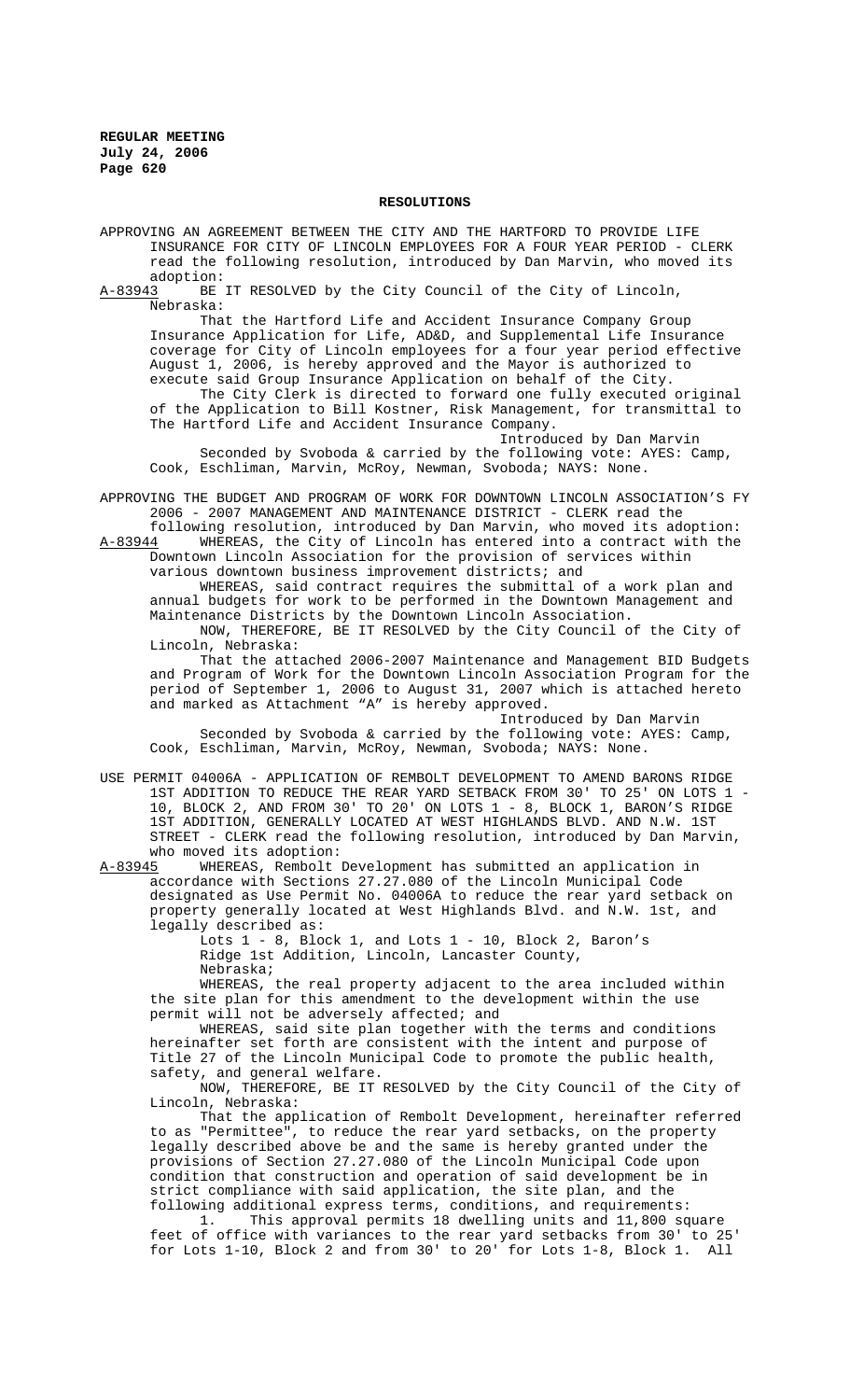previous waivers approved by Use Permit #04006 remain in effect. 2. Final plats within the area of this Use Permit must be approved by the City.

If any final plat on all or a portion of the approved use permit is submitted five (5) years or more after the approval of the use permit, the City may require that a new use permit plan be submitted, pursuant to all the provisions of Section 26.31.015. A new use permit may be required if the subdivision ordinance, the design standards, or the required improvements have been amended by the City; and as a result, the use permit as originally approved does not comply with the amended rules and regulations.

Before the approval of a final plat, the public streets, private roadway improvements, sidewalks, public sanitary sewer system, public water system, drainage facilities, land preparation and grading, sediment and erosions control measures, storm water detention/retention facilities, drainageway improvements, street lights, landscaping screens, street trees, temporary turnaround and barricades, and street name signs, must be completed or provisions (bond, escrow or security agreement) to guarantee completion must be approved by the City Law Department. The improvements must be completed in conformance with adopted design standards and within the time period specified in the Land Subdivision Ordinance.

3. Before the approval of a final plat, the Permittee must enter into a Subdivision Agreement with the City wherein Permittee as Subdivider agrees:

- a. To complete the paving of private roadway*,* and temporary turnarounds and barricades located at the temporary dead-end of the private roadways shown on the final plat within two (2) years following the approval of this final plat.
- b. To complete the installation of sidewalks along both sides of W. Pemberly Rd. as shown on the final plat within four (4) years following the approval of the final plat.
- c. To complete the public water distribution system to serve this plat within two (2) years following the approval of the final plat.
- d. To complete the public wastewater collection system to serve this plat within two (2) years following the approval of the final plat.
- e. To complete the enclosed public drainage facilities shown on the approved drainage study to serve this plat within two (2) years following the approval of this final plat.
- f. To complete the enclosed private drainage facilities shown on the approved drainage study to serve this plat within two (2) years following the approval of the final plat.
- g. To complete the installation of private street lights along streets within this plat within two (2) years following the approval of the final plat.
- h. To complete the planting of the street trees along W. Pemberly Lane within this plat within four (4) years following the approval of the final plat.
- i. To complete the planting of the street trees along W. Highland Blvd. and NW 1st St. within this plat within two (2) years following approval of the final plat.
- j. To complete the planting of the landscape screen within this plat within two (2) years following the approval of the final plat.
- k. To complete the installation of the street name signs within two (2) years following the approval of the final plat.
- l. To complete the installation of the permanent markers prior to construction on or conveyance of any lot in the plat.
- m. To complete any other public or private improvement or facility required by Chapter 26.23 (Development Standards) of the Land Subdivision Ordinance in a timely manner which inadvertently may have been omitted from the above list of required improvements.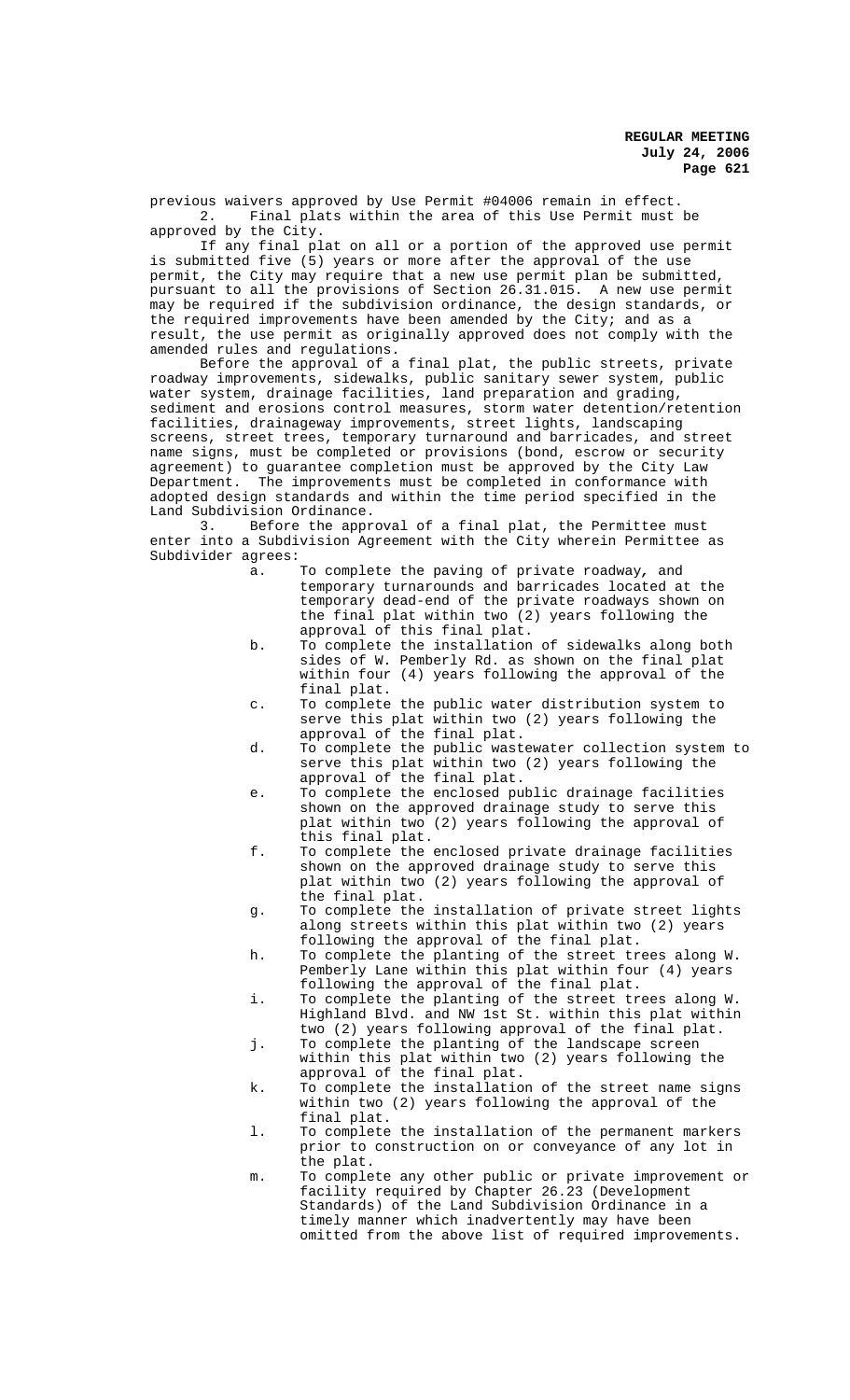- n. To complete the public and private improvements shown on the Use Permit.
- o. To submit to the Director of Public Works a plan showing proposed measures to control sedimentation and erosion and the proposed method to temporarily stabilize all graded land for approval.
- p. To retain ownership of and the right of entry to the outlots in order to perform the above-described maintenance of the outlots and private improvements on a permanent and continuous basis. However, Subdivider may be relieved and discharged of such maintenance obligations upon creating in writing a permanent and continuous association of property owners who would be responsible for said permanent and continuous maintenance subject to the following conditions:
	- (1) Subdivider shall not be relieved of Subdivider's maintenance obligation for each specific private improvement until a register professional engineer or nurseryman who supervised the installation of said private improvement has certified to the City that the improvement has been installed in accordance with approved plans.
	- (2) The maintenance agreements are incorporated into covenants and restrictions in deeds to the subdivided property and the documents creating the association and the restrictive covenants have been reviewed and approved by the City Attorney and filed of record with the Register of Deeds.
- q. To maintain the outlots and private improvements on a permanent and continuous basis.
- r. To continuously and regularly maintain the street trees along the private roadways and landscape screens.
- s. To properly and continuously maintain and supervise the private facilities which have common use or benefit, and to recognize that there may be additional maintenance issues or costs associated with providing for the proper functioning of storm water detention/retention facilities as they were designed and constructed within the development, and that these are the responsibility of the Subdivider.
- t. To maintain the outlots and private improvements on a
- permanent and continuous basis.
- u. To maintain the street trees along the private roadways and landscape screens on a permanent and continuous basis.
- v. To submit to the lot buyers and home builders a copy of the soil analysis.
- w. To comply with the provisions of the Land Preparation and Grading requirements of the Land Subdivision Ordinance.
- x. To relinquish the right of direct vehicular access from Outlot 'A' to NW 1st St. and W. Highland Blvd. except as shown and from Lot 10, Block 2 to W. Highland Blvd.
- 4. Before a final plat is approved:
	- a. The Permittee shall submit a revised site plan including five copies showing the following revisions to the Planning Department office for review and approval.<br>i. Cha
		- Change the 20' rear yard setback note to 25' for Lots 1-10, Block 2.
		- ii. Change the 30' rear yard setback note to 20' for Lots 1-8, Block 1.
		- iii. Delete Note 18 under General Notes. Administrative Amendment #06049 deleted this note.
		- iv. Correct requested waiver #1.
	- b. Ornamental street lights for private roadways and pedestrian way easements must be approved by L.E.S.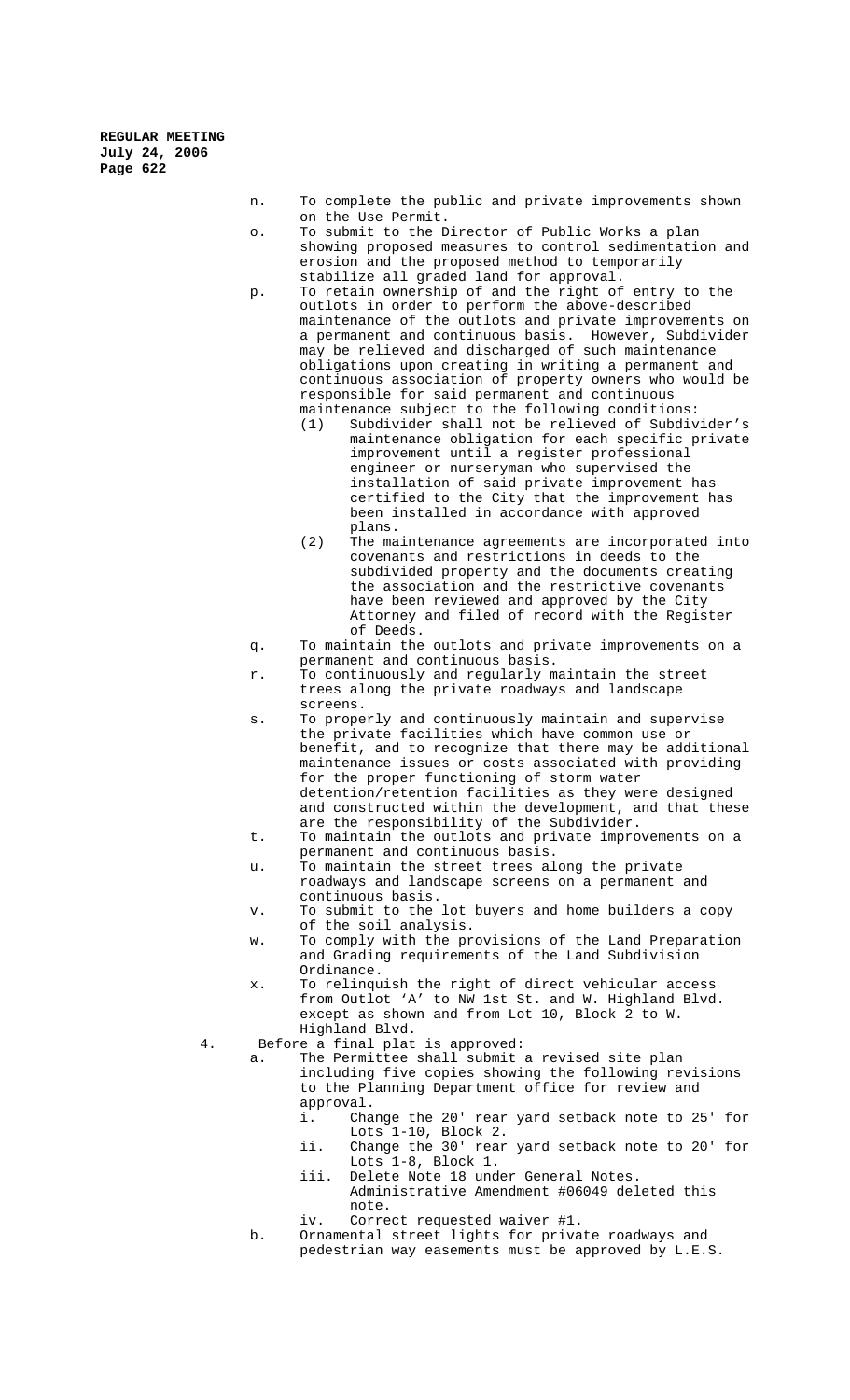c. The construction plans must comply with the approved plans.

5. Before occupying the dwelling units and office buildings all development and construction is to comply with the approved plans.<br>6. All privately-owned improvements, including landscaping 6. All privately-owned improvements, including landscaping are

to be permanently maintained by the owner or an appropriately

established homeowners association approved by the City.

7. The site plan accompanying this permit shall be the basis for all interpretations of setbacks, yards, locations of buildings, location of parking and circulation elements, and similar matters. 8. This resolution's terms, conditions, and requirements bind

and obligate the Permittee, its successors and assigns. 9. The applicant shall sign and return the letter of acceptance to the City Clerk within 60 days following the approval of the special permit, provided, however, said 60-day period may be extended up to six months by administrative amendment. The clerk shall file a copy of the resolution approving the special permit and the letter of acceptance with the Register of Deeds, filling fees therefor to be paid in advance by the applicant.

10. The site plan as approved with this resolution voids and supersedes all previously approved site plans, however all resolutions approving previous permits remain in force unless specifically amended by this resolution.

Introduced by Dan Marvin Seconded by Svoboda & carried by the following vote: AYES: Camp, Cook, Eschliman, Marvin, McRoy, Newman, Svoboda; NAYS: None.

APPROVING A REVISED INTERLOCAL AGREEMENT BETWEEN THE CITY, COUNTY, AND THE PUBLIC BUILDING COMMISSION TO AMEND SECTION 9 TO CLARIFY INSURANCE COVERAGE BETWEEN THE CITY AND COUNTY - CLERK read the following resolution, introduced by Dan Marvin, who moved its adoption:

A-83946 BE IT RESOLVED by the City Council of the City of Lincoln, Nebraska:

That the attached Revised Interlocal Agreement between the City of Lincoln, the County of Lancaster and the Lincoln-Lancaster County Public Building Commission, which is attached hereto marked as Attachment "A", is hereby approved and the Mayor is authorized to execute the same on behalf of the City of Lincoln.

The City Clerk is directed to transmit an executed original Revised Interlocal Agreement to Trish Owen for execution by the County. Introduced by Dan Marvin

Seconded by Svoboda & carried by the following vote: AYES: Camp, Cook, Eschliman, Marvin, McRoy, Newman, Svoboda; NAYS: None.

## **PETITIONS AND COMMUNICATIONS**

THE FOLLOWING HAVE BEEN REFERRED TO THE PLANNING DEPT.: Change of Zone 06044 - App. of Will and Lisa Ross from R-2 Residential District to B-1 Local Business District located at A Street and Maxwell Street, Walton, NE.

Special Permit 1940A - App. of Hartland Homes, Inc. for an amendment to the Cardinal Heights Community Unit Plan to adjust the lot lines and waiver requests to reduce lot area and average lot width located at NW 56<sup>th</sup> Street and Redberry Lane.

Special Permit 06042 - App. of St. Patrick's Church for a dwelling for members of a religious order on property located at N. 61st Street and Morrill Avenue. Special Permit 06043 - App. of Esmeraldo Lopez for expansion of non-conforming use on property at S. 2<sup>nd</sup> Street and K Street.

# **REPORTS OF CITY OFFICERS**

CLERK'S LETTER AND MAYOR'S APPROVAL OF RESOLUTIONS AND ORDINANCES PASSED BY COUNCIL ON JULY 10, 2006 - CLERK presented said report which was placed on file in the Office of the City Clerk.

REPORT OF CITY TREASURER OF CITY CASH ON HAND AT THE CLOSE OF BUSINESS JUNE 30, 2006 - CLERK presented said report which was placed on file in the Office of the City Clerk. **(5-21)**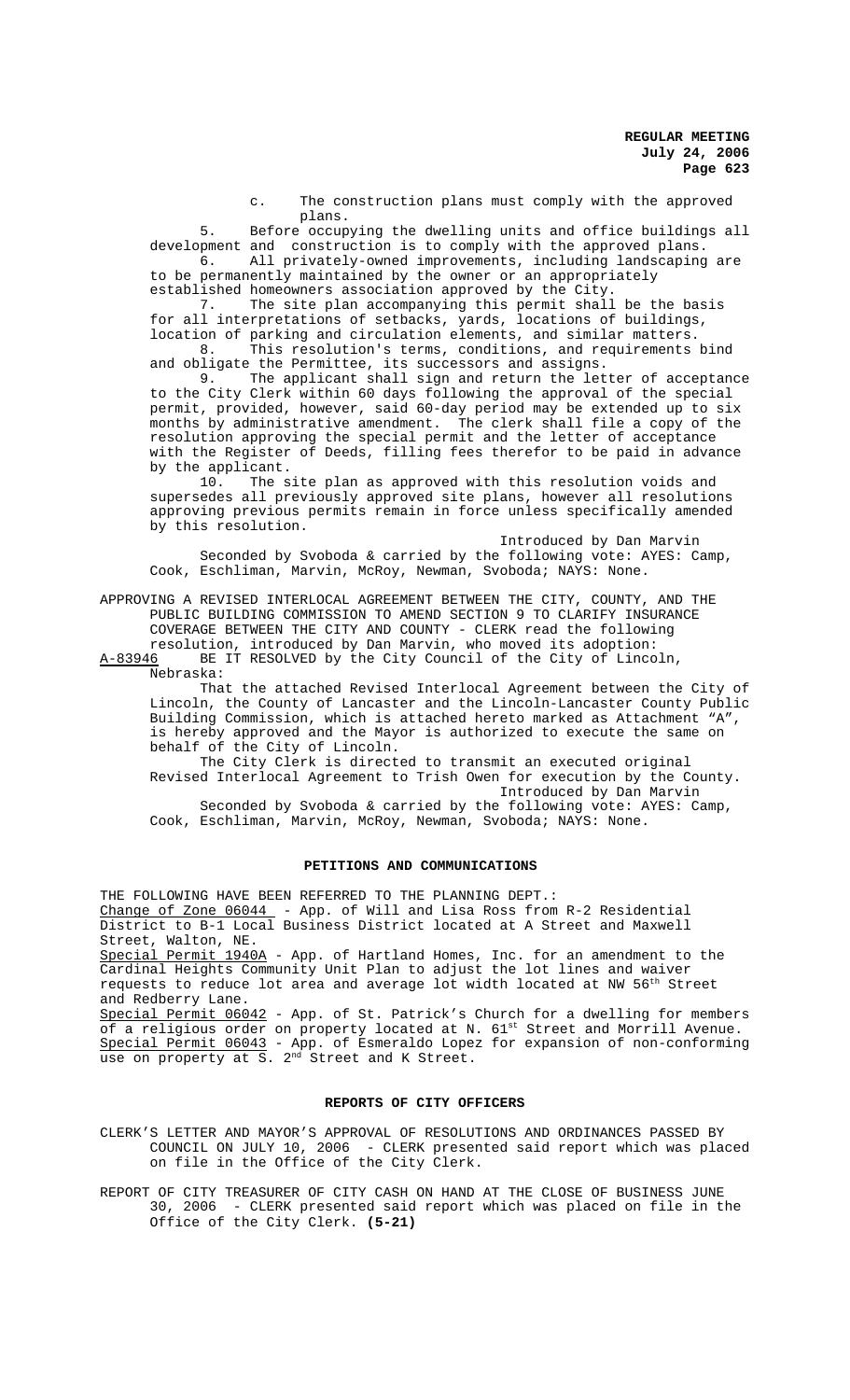REAPPOINTING MARTHA HETTENBAUGH, BARRY MOORE, RUTHELEN SITTLER, AND CARL TESCH TO THE LINCOLN AREA AGENCY ON AGING ADVISORY BOARD FOR THREE-YEAR TERMS EXPIRING JULY 1, 2009 - CLERK read the following resolution, introduced

by Dan Marvin, who moved its adoption:<br>A-83947 BE IT RESOLVED by the City Counc BE IT RESOLVED by the City Council of the City of Lincoln, Nebraska:

That the re-appointment of Martha Hettenbaugh, Barry Moore, Ruthelen Sittler, and Carl Tesch to the Lincoln Area Agency on Aging Advisory Council for three-year terms expiring July 1, 2009 is hereby approved.

Introduced by Dan Marvin Seconded by Svoboda & carried by the following vote: AYES: Camp, Cook, Eschliman, Marvin, McRoy, Newman, Svoboda; NAYS: None.

# ORDINANCES - 1<sup>st</sup> READING & RELATED RESOLUTIONS

AMENDING SECTIONS 10.16.030 AND 10.16.040 OF THE LINCOLN MUNICIPAL CODE BY MAKING ADDITIONAL AMENDMENTS TO THE PENALTY PROVISIONS FOR DRIVING UNDER THE INFLUENCE AND REFUSAL TO SUBMIT TO ALCOHOL TESTING TO CONFORM WITH PENALTIES PROSCRIBED BY STATE STATUTES AS REQUIRED BY LAW - CLERK read an ordinance, introduced by Annette McRoy, amending Sections 10.16.030 and 10.16.040 of the Lincoln Municipal Code by amending penalty provisions for driving under the influence and refusal to submit to alcohol testing to conform with changes made in state statutes as required by law; repealing Sections 10.16.030 and 10.16.040 of the Lincoln Municipal Code as hitherto existing; and declaring an emergency, the first time.

# **ORDINANCES - 3RD READING & RELATED RESOLUTIONS (as required)**

ANNEXATION 05008 - AMENDING THE LINCOLN CORPORATE LIMITS MAP BY ANNEXING APPROXIMATELY 226 ACRES OF PROPERTY GENERALLY LOCATED AT NORTH 14TH STREET AND MILITARY ROAD (NEBRASKA STATE FAIR PARK) - CLERK read an ordinance, introduced by Robin Eschliman, annexing and including the below described land as part of the City of Lincoln, Nebraska and amending the Corporate Limits Map attached to and made a part of Ordinance No. 18208, to reflect the extension of the corporate limits boundary of the City of Lincoln, Nebraska established and shown thereon, the third time.<br>ESCHLIMAN Moved to

Moved to pass the ordinance as read.

Seconded by Svoboda & carried by the following vote: AYES: Camp, Cook, Eschliman, Marvin, McRoy, Newman, Svoboda; NAYS: None. The ordinance, being numbered **#18768**, is recorded in Ordinance Book #25, Page

CHANGE OF ZONE 06036 - APPLICATION OF THE PLANNING DIRECTOR FOR A CHANGE OF ZONE FROM COUNTY I INDUSTRIAL DISTRICT TO CITY I-1 INDUSTRIAL DISTRICT ON PROPERTY GENERALLY LOCATED AT THE NORTHEAST CORNER OF 134TH AND O STREETS - CLERK read an ordinance, introduced by Robin Eschliman, amending the Lincoln Zoning District Maps attached to and made a part of Title 27 of the Lincoln Municipal Code, as provided by Section 27.05.020 of the Lincoln Municipal Code, by changing the boundaries of the districts established and shown thereon, the third time.<br>ESCHLIMAN Woved to pass the ordinance as read.

Moved to pass the ordinance as read. Seconded by Marvin & carried by the following vote: AYES: Camp, Cook, Eschliman, Marvin, McRoy, Newman, Svoboda; NAYS: None.

The ordinance, being numbered **#18769**, is recorded in Ordinance Book #25, Page

CHANGE OF ZONE 06039 - AMENDING TITLE 27 OF THE LINCOLN MUNICIPAL CODE TO ALLOW OUTDOOR DINING, WHEN ASSOCIATED WITH A RESTAURANT, IN THE FRONT YARD OF THE O-3, B-1, B-2, B-3, B-4, B-5, H-1, H-2, H-3, H-4, I-1, I-2, AND I-3 ZONING DISTRICTS; BY AMENDING SECTION 27.71.100 WHERE PATIOS AND PAVED TERRACES ARE ALLOWED IN THE FRONT YARD; BY AMENDING SECTION 27.71.115 TO ALLOW CANOPIES IN THE FRONT YARD IN THE O-3, B-3, B-5, H-4, I-1, AND I-3 ZONING DISTRICTS; BY ADDING A SECTION TO CHAPTER 27.03 TO ADD A DEFINITION FOR OUTDOOR DINING; BY AMENDING SECTION 27.71.030 TO ADD THE O-3 DISTRICT; BY AMENDING SECTION 27.27.070 TO REQUIRE THE ENTIRE FRONT YARD TO BE LANDSCAPED, EXCEPT FOR NECESSARY PAVING OF WALKWAYS AND DRIVEWAYS TO REACH PARKING AND LOADING AREAS, PROVIDED THAT ANY DRIVEWAY IN THE FRONT YARD SHALL BE SUBSTANTIALLY PERPENDICULAR TO THE STREET AND SHALL NOT BE WIDER THAN THIRTY FEET; BY AMENDING CHAPTER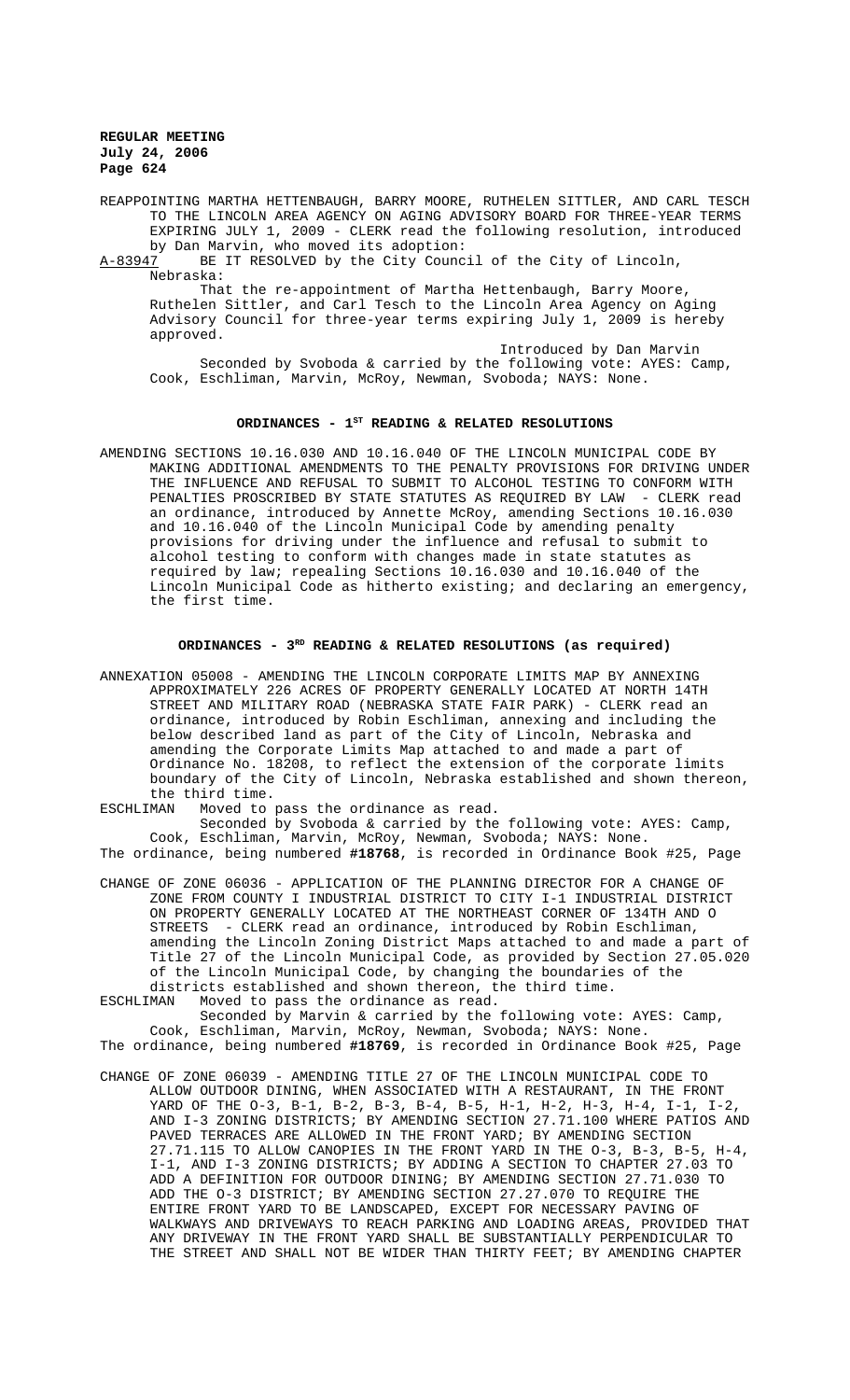27.67, PARKING, TO EXEMPT OUTDOOR DINING OFF-STREET PARKING REQUIREMENTS - CLERK read an ordinance, introduced by Robin Eschliman, amending Section Title 27 of the Lincoln Municipal Code to allow outdoor dining, when associated with a restaurant in the front yard of the O-3, B-1, B-2, B-3, B-4, B-5, H-1, H-2, H-3, H-4, I-1, I-2 and I-3 zoning districts hitherto existing, the third time.<br>ESCHLIMAN Moved to pass the ordinance as read.

Moved to pass the ordinance as read.

Seconded by Svoboda & carried by the following vote: AYES: Camp, Cook, Eschliman, Marvin, McRoy, Newman, Svoboda; NAYS: None. The ordinance, being numbered **#18770**, is recorded in Ordinance Book #25, Page

ANNEXATION 06004 - AMENDING THE LINCOLN CORPORATE LIMITS MAP BY ANNEXING APPROXIMATELY 51.1 ACRES OF PROPERTY GENERALLY LOCATED AT SOUTH 91ST STREET AND ANDERMATT DRIVE. (Related Items: 06-116, 06-117, 06R-134) - CLERK read an ordinance, introduced by Robin Eschliman, annexing and including the below described land as part of the City of Lincoln, Nebraska and amending the Corporate Limits Map attached to and made a part of Ordinance No. 18208, to reflect the extension of the corporate limits boundary of the City of Lincoln, Nebraska established and shown

thereon, the third time.<br>ESCHLIMAN Moved to pass the Moved to pass the ordinance as read. Seconded by Svoboda & carried by the following vote: AYES: Camp,

Cook, Eschliman, Marvin, McRoy, Newman, Svoboda; NAYS: None. The ordinance, being numbered **#18771**, is recorded in Ordinance Book #25, Page

CHANGE OF ZONE 06016 - APPLICATION OF EIGER CORP. FOR A CHANGE OF ZONE FROM AG AGRICULTURAL TO R-3 RESIDENTIAL AND FROM AG AGRICULTURAL TO O-3 OFFICE PARK DISTRICT ON PROPERTY GENERALLY LOCATED AT SOUTH 91ST STREET AND ANDERMATT DRIVE. (Related Items: 06-116, 06-117, 06R-134) - CLERK read an ordinance, introduced by Robin Eschliman, amending the Lincoln Zoning District Maps attached to and made a part of Title 27 of the Lincoln Municipal Code, as provided by Section 27.05.020 of the Lincoln Municipal Code, by changing the boundaries of the districts established and shown thereon, the third time.

ESCHLIMAN Moved to pass the ordinance as read. Seconded by Marvin & carried by the following vote: AYES: Camp, Cook, Eschliman, Marvin, McRoy, Newman, Svoboda; NAYS: None.

The ordinance, being numbered **#18772**, is recorded in Ordinance Book #25, Page

- USE PERMIT 06003 APPLICATION OF EIGER CORP. TO DEVELOP 50,000 SQUARE FEET OF OFFICE SPACE, INCLUDING REQUESTED WAIVERS TO ADJUST FRONT, SIDE AND REAR SETBACKS, TO ALLOW TRANSFER OF WASTEWATER FROM ONE DRAINAGE BASIN TO ANOTHER, TO ALLOW SANITARY SEWER TO EXCEED MAXIMUM DEPTH, TO EXCEED MINIUM TANGENT LENGTH BETWEEN NON-COMPOUND HORIZONTAL CURVES, TO ALLOW SANITARY SEWER TO BE CONSTRUCTED NON-PARALLEL TO THE CENTERLINE OF THE STREET. TO ALLOW LOT LINES NON-PERPENDICULER TO THE RIGHT-OF-WAY. TO STREET, TO ALLOW LOT LINES NON-PERPENDICULAR TO THE RIGHT-OF-WAY, ALLOW LOTS THAT DO NOT FRONT UPON A PUBLIC STREET OR PRIVATE ROADWAY, AND TO ADJUST LOCATION OF THE SIGN ALLOWED AT THE ENTRANCE OF THE OFFICE PARK, ON PROPERTY GENERALLY LOCATED AT SOUTH 91ST STREET AND ANDERMATT DRIVE. (Related Items: 06-116, 06-117, 06R-134) (Action Date: 7/24/06) CLERK read the following resolution, introduced by Robin Eschliman, who moved its adoption:<br>A-83948 WHEREAS, Eige
- WHEREAS, Eiger Corporation has submitted an application in accordance with Section 27.27.090 of the Lincoln Municipal Code designated as Use Permit No. 06003 to develop 50,000 square feet of office space, including requested waivers to adjust front, side and rear setbacks, to allow transfer of wastewater from one drainage basin to another, to allow sanitary sewer to exceed maximum depth, to exceed minimum tangent length between non-compound horizontal curves, to allow sanitary sewer to be constructed non-parallel to the centerline of the street, to allow lot lines non-perpendicular to the right-of-way, to allow lots that do not front upon a public street or private roadway and to adjust location of the sign allowed at the entrance of the office park, on property generally located at South 91st Street and Andermatt Drive, legally described as follows:

A portion of Lot 36 I.T., a portion of Lot 71 I.T., and a portion of Lot 101 I.T., all located in the East Half of Section 23, Township 9 North, Range 7 East of the 6th P.M., City of Lincoln, Lancaster County, State of Nebraska, and more particularly described as follows: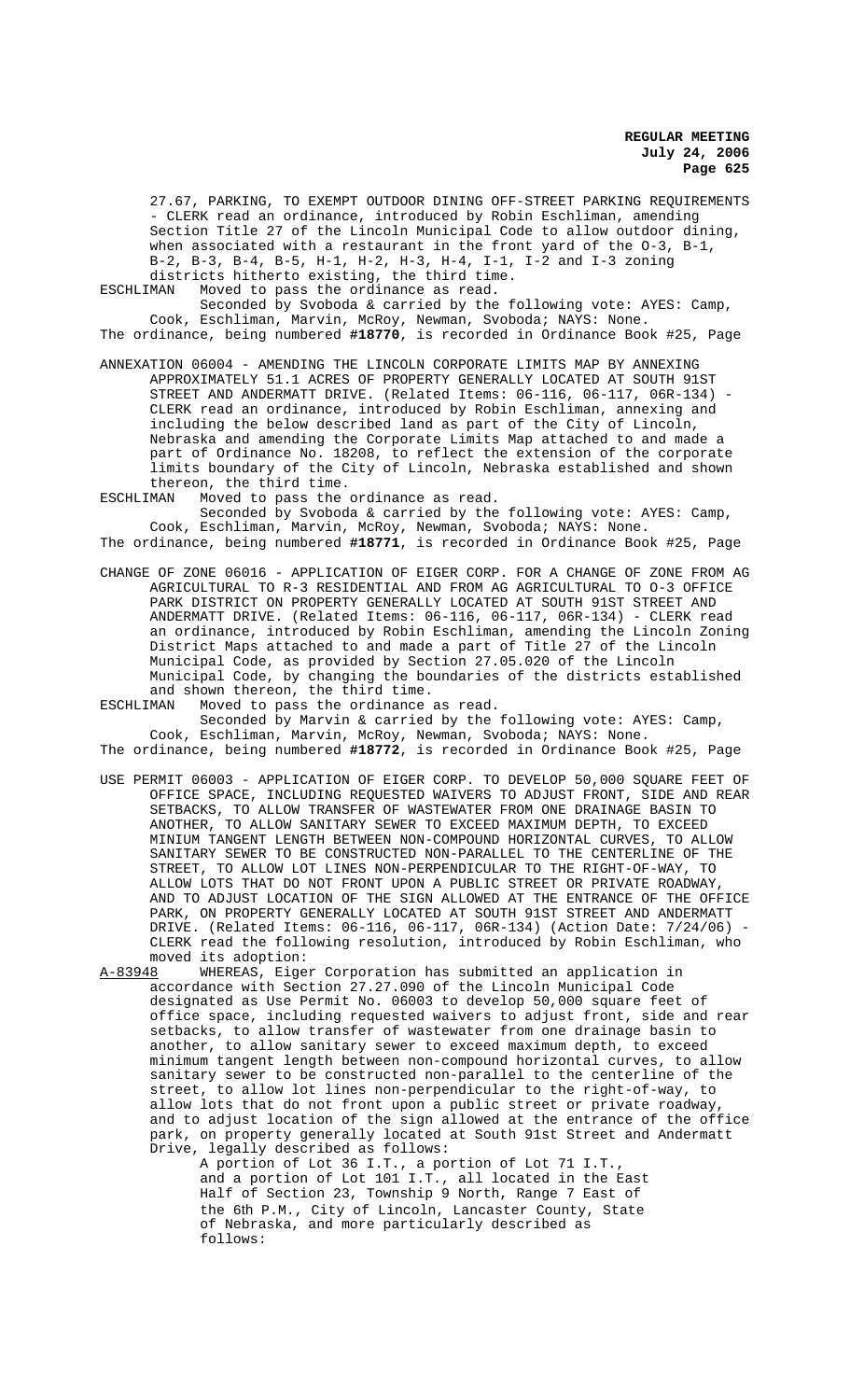Commencing at the northwest corner of said Lot 100 I.T.; thence southerly along a west line of said Lot 100 I.T., said line being an east line of South 91st Street right-of-way on an assumed bearing of south 27 degrees 39 minutes 47 seconds east, a distance of 54.44 feet to a point of curvature; thence along a curve in a clockwise direction, having a delta angle of 09 degrees 20 minutes 16 seconds, a radius of 1,065.00 feet, an arc length of 173.57 feet, a chord bearing of south 22 degrees 59 minutes 38 seconds east along a west line of said Lot 100 I.T., said line being the east line of said right-of-way, and a chord distance of 173.38 feet to the northwest corner of said Lot 101 I.T., said point being the point of beginning; thence north 66 degrees 51 minutes 18 seconds east along a northwest line of said Lot 101 I.T., a distance of 90.97 feet to a point of curvature; thence along a curve in a counter clockwise direction, having a delta angle of 11 degrees 35 minutes 59 seconds, a radius of 500.00 feet, an arc length of 101.23 feet, a chord bearing of north 61 degrees 03 minutes 18 seconds east along a northwest line of said Lot 101 I.T., and a chord distance of 101.05 feet to a point of tangency; thence north 55 degrees 15 minutes 19 seconds east along a northwest line of said Lot 101 I.T., a distance of 138.69 feet to a point of curvature; thence along a curve in a clockwise direction, having a delta angle of 72 degrees 13 minutes 00 seconds, a radius of 50.00 feet, an arc length of 63.02 feet, a chord bearing of south 88 degrees 38 minutes 11 seconds east along a north line of said Lot 101 I.T., and a chord distance of 58.93 feet to a point of tangency; thence south 52 degrees 31 minutes 41 seconds east along a northeast line of said Lot 101 I.T., a distance of 31.36 feet to a point of curvature; thence along a curve in a clockwise direction, having a delta angle of 54 degrees 08 minutes 38 seconds, a radius of 50.00 feet, an arc length of 47.25 feet, a chord bearing of south 25 degrees 27 minutes 22 seconds east along a northeast line of said Lot 101 I.T., and a chord distance of 45.51 feet to a point of tangency; thence south 01 degrees 36 minutes 57 seconds west along an east line of said Lot 101 I.T., a distance of 72.45 feet to a point of curvature; thence along a curve in a counter clockwise direction, having a delta angle of 50 degrees 02 minutes 26 seconds, a radius of 50.00 feet, an arc length of 43.67 feet, a chord bearing of south 23 degrees 24 minutes 16 seconds east along a northeast line of said Lot 101 I.T., and a chord distance of 42.29 feet to a point of tangency; thence south 48 degrees 25 minutes 29 seconds east along a northeast line of said Lot 101 I.T., a distance of 29.36 feet to a point of curvature; thence along a curve in a counter clockwise direction, having a delta angle of 51 degrees 58 minutes 18 seconds, a radius of 50.00 feet, an arc length of 45.35 feet, a chord bearing of south 74 degrees 24 minutes 38 seconds east along a north line of said Lot 101 I.T., and a chord distance of 43.81 feet to a point; thence south 10 degrees 51 minutes 05 seconds east, a distance of 184.48 feet to a point; thence south 56 degrees 45 minutes 27 seconds west, a distance of 106.73 feet to a point; thence south 00 degrees 00 minutes 00 seconds west, a distance of 94.45 feet to a point of curvature; thence along a curve in a counter clockwise direction, having a delta angle of 06 degrees 17 minutes 09 seconds, a radius of 477.00 feet, an arc length of 52.33 feet, a chord bearing of south 03 degrees 08 minutes 34 seconds east, and a chord distance of 52.30 feet to a point; thence south 83 degrees 42 minutes 51 seconds west, a distance of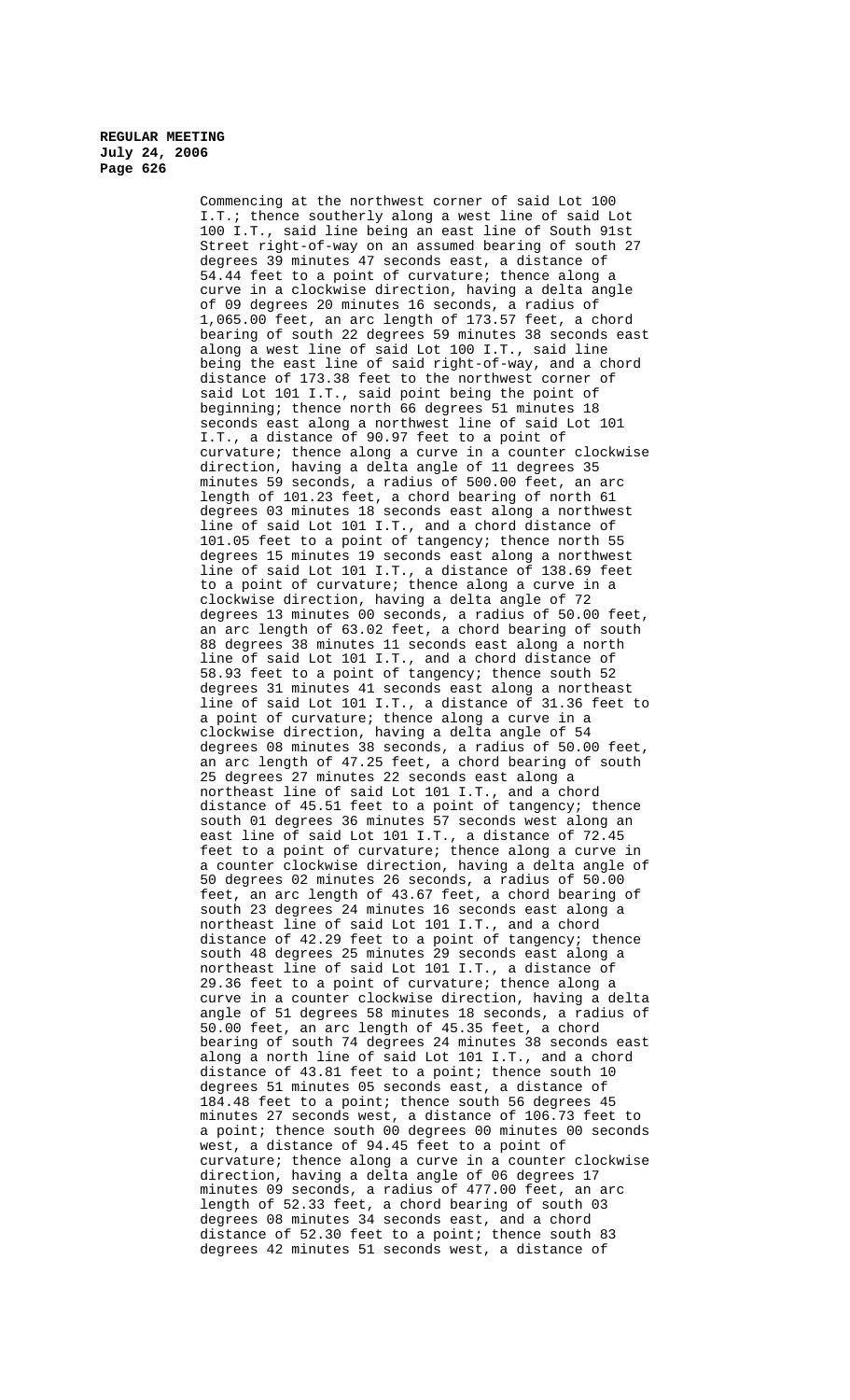96.00 feet to a point; thence north 46 degrees 20 minutes 45 seconds west, a distance of 30.16 feet to a point of curvature of a non tangent curve; thence along a curve in a clockwise direction, having a delta angle of 02 degrees 18 minutes 57 seconds, a radius of 581.00 feet, an arc length of 23.48 feet, a chord bearing of north 85 degrees 15 minutes 43 seconds west, and a chord distance of 23.48 feet to a point of tangency; thence north 84 degrees 06 minutes 15 seconds west, a distance of 204.69 feet to a point; thence south 49 degrees 44 minutes 20 seconds west, a distance of 27.71 feet to a point of intersection with a west line of Lot 71 I.T., said point being on the east line of South 91st street right-of-way, said point being the point of curvature of a non tangent curve; thence along a curve in a counter clockwise direction, having a delta angle of 22 degrees 26 minutes 42 seconds, a radius of 1,065.00 feet, an arc length of 417.20 feet, a chord bearing of north 07 degrees 06 minutes 09 seconds west along a west line of said Lot 71 I.T., and a west line of Lot 101 I.T., said line being the east line of said right-of-way, and a chord distance of 414.54 feet to the point of beginning, said tract contains a calculated area of 207,630.5656 square feet or 4.7665 acres, more or less;

WHEREAS, the real property adjacent to the area included within the site plan for this construction of office space will not be adversely affected; and

WHEREAS, said site plan together with the terms and conditions hereinafter set forth are consistent with the intent and purpose of Title 27 of the Lincoln Municipal Code to promote the public health, safety, and general welfare.

NOW, THEREFORE, BE IT RESOLVED by the City Council of the City of Lincoln, Nebraska:

That the application of Eiger Corporation, hereinafter referred to as "Permittee", to develop 50,000 square feet of commercial floor area be and the same is hereby granted under the provisions of Section 27.27.090 of the Lincoln Municipal Code upon condition that construction and operation of said office space be in strict compliance with said application, the site plan, and the following additional express terms, conditions, and requirements:<br>1. This permit appro

This permit approves up to 50,000 square feet of office floor area including health care facilities, clubs, mail order catalog sales, and medical testing laboratories with waivers to adjust front, side, and rear setbacks to 0'; allow transfer of wastewater from one drainage basin to another; allow sanitary sewer to exceed maximum depth; allow street design to exceed minimum tangent length between noncompound horizontal curves; allow sanitary sewer to be constructed nonparallel to the centerline of the street; allow lot lines nonperpendicular to the right-of-way; allow lots that do not front upon a public street or private roadway; and adjust the location of the sign allowed at the entrance into the O-3.

2. Final plats within the area of this use permit shall be approved by the City.

If any final plat on all or a portion of the approved use permit is submitted five (5) years or more after the approval of the use permit, the City may require that a new use permit be submitted, pursuant to all the provisions of section 26.31.015. A new use permit may be required if the subdivision ordinance, the design standards, or the required improvements have been amended by the City; and as a result, the use permit as originally approved does not comply with the amended rules and regulations.

3. The Planning Director may approve a final plat provided the Permittee, as Subdivider, enters into an agreement with City wherein Permittee agrees:

- a. to complete the street paving of public streets shown on the final plat within two (2) years following the approval of the final plat.
- b. to complete the installation of sidewalks along both sides of the streets as shown on the final plat within four (4) years following the approval of the final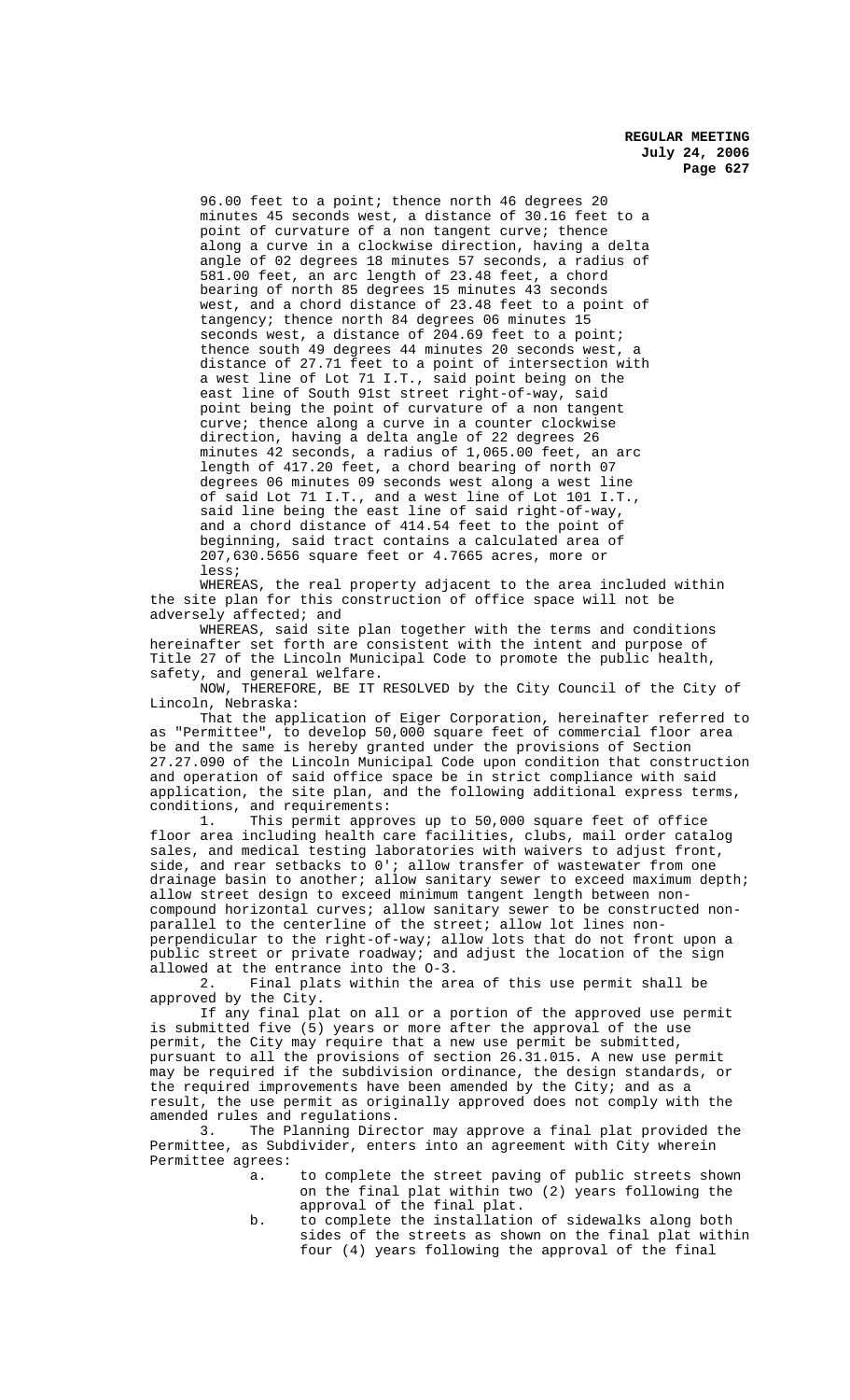- plat. c. to complete the public water distribution system to serve this plat within two (2) years following the approval of the final plat. d. to complete the public wastewater collection system to serve this plat within two (2) years following the approval of the final plat. e. to complete the enclosed public drainage facilities shown on the approved drainage study to serve this plat within two (2) years following the approval of the final plat. f. to complete the enclosed private drainage facilities shown on the approved drainage study to serve this plat within two (2) years following the approval of the final plat. g. to complete the installation of public street lights within this plat within two (2) years following the approval of the final plat. h. to complete the planting of the street trees along both sides of all streets within four (4) years following the approval of the final plat. i. to complete the installation of the street name signs within two (2) years following the approval of the final plat. j. to complete any other public or private improvement or facility required by Chapter 26.23 (Development Standards) of the Land Subdivision Ordinance in a timely manner which inadvertently may have been omitted from the above list of required improvements. k. to submit to the Director of Public Works a plan showing proposed measures to control sedimentation and erosion and the proposed method to temporarily stabilize all graded land for approval. l. to complete the public and private improvements shown on the Use Permit. m. to retain ownership of or the right of entry to the outlots in order to maintain the outlots and private improvements on a permanent and continuos basis and to maintain the plants in the medians and islands on a permanent and continuous basis. However, the subdivider may be relieved and discharged of this maintenance obligation upon creating, in writing, a permanent and continuous association of property owners who would be responsible for said permanent and continuous maintenance. The subdivider shall not be relieved of such maintenance obligation until the private improvements have been satisfactorily installed and the documents creating the association have been reviewed and approved by the City Attorney and filed of record with the Register of Deeds. n. to continuously and regularly maintain the street trees along the private roadways and landscape screens. o. to submit to the lot buyers and home builders a copy of the soil analysis. p. to pay all design, engineering, labor, material, inspection, and other improvement costs. q. to comply with the provisions of the Land Preparation and Grading requirements of the Land Subdivision Ordinance.
	- r. to protect the trees that are indicated to remain during construction and development.

South  $91^{st}$  Street except as shown.

s. to properly and continuously maintain and supervise the private facilities which have common use or benefit, and to recognize that there may be additional maintenance issues or costs associated with providing for the proper functioning of storm water detention/retention facilities as they were designed and constructed within the development, and that these are the responsibility of the Subdivider. t. to relinquish the right of direct vehicular access to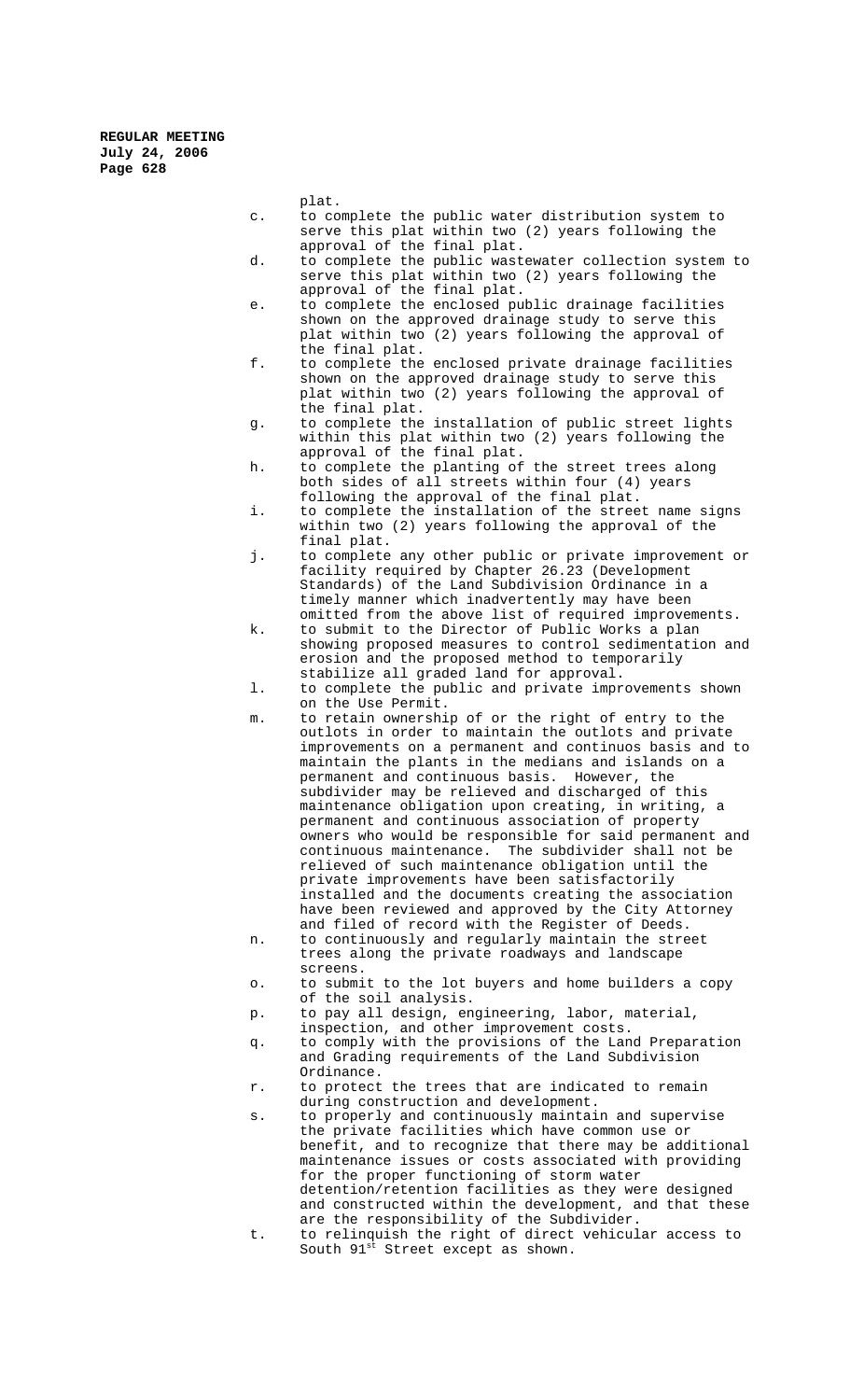4. Prior to the approval of a final plat:

- a. The Permittee shall submit five copies of a revised site plan showing the following revisions to the
	- Planning Department office for review and approval.<br>i. Delete General Notes # 15, 16, 18, 25, 29, an
		- Delete General Notes # 15, 16, 18, 25, 29, and 33.
		- ii. Show continuous sidewalks in front of all buildings connecting to sidewalks in Andermatt Drive and South 91st Street.
		- iii. Show easements per L.E.S. review.
		- iv. Provide a summary of trip generation allocation that includes all development subject to AN#01006.
	- v. Delete all references to PUD.
	- vi. Show screening per R-T district along the boundary between the O-3 and R-3 districts, and add a general site note that states required screening shall be provided at time of final plats.
	- vii. Revise General Note #15 to state "LOT DIMENSIONS ARE APPROXIMATE AND MAY VARY AT TIME OF FINAL  $DT \Delta T$  "
	- viii. Revise General Note #24 to state "......IN ACCORDANCE WITH LINCOLN MUNICIPAL CODE TITLE  $27.$  "
	- ix. Revise General Note #26 by deleting "AS AMENDED BY THE SOUTHLAKE REGULATORY MODIFICATIONS."
	- x. Revise General Note #28 to read as ".....STREET TREES AND REQUIRED LANDSCAPE SCREENS TO BE REVIEWED.....
	- xi. Separate General Notes #15, 30, 35, 37, 38, 39, 43, and 47 into a separate table labeled 'Waivers'.
	- xii. Provide enhanced screening along the O-3/R-3 boundary consistent with the screening requirement for the R-T district.
	- xiii. Show Andermatt Drive aligned to the satisfaction of Public Works and Utilities.
	- xiv. Show the sanitary sewer in a location approved by Public Works and Utilities.
	- xv. Show the relocated vehicle entrance ground sign and delete the note indicating "100 Square Foot Southlake Office Park Sign."
	- xvi. Reduce the size of the buildings to no more than 8,000 square feet of floor area and add a note that states, "No building shall be greater than 8,000 square feet or 28 feet in height."
- b. Revise the grading and drainage and utilities plans to
- the satisfaction of Public Works and Utilities.

5. Before occupying any buildings all development and

construction is to comply with the approved plans.<br>6. All privately-owned improvements, incl All privately-owned improvements, including landscaping, are to be permanently maintained by the owner or an appropriately

established owners association approved by the City.<br>7. The site plan accompanying this permit s The site plan accompanying this permit shall be the basis for all interpretations of setbacks, yards, locations of buildings, location of parking and circulation elements, and similar matters.

8. This resolution's terms, conditions, and requirements bind and obligate the Permittee, its successors and assigns.

9. The applicant shall sign and return the letter of acceptance to the City Clerk within 60 days following the approval of the special permit, provided, however, said 60-day period may be extended up to six months by administrative amendment. The clerk shall file a copy of the resolution approving the special permit and the letter of acceptance with the Register of Deeds, filling fees therefor to be paid in advance by the applicant.

Introduced by Robin Eschliman Seconded by McRoy & carried by the following vote: AYES: Camp, Cook, Eschliman, Marvin, McRoy, Newman, Svoboda; NAYS: None.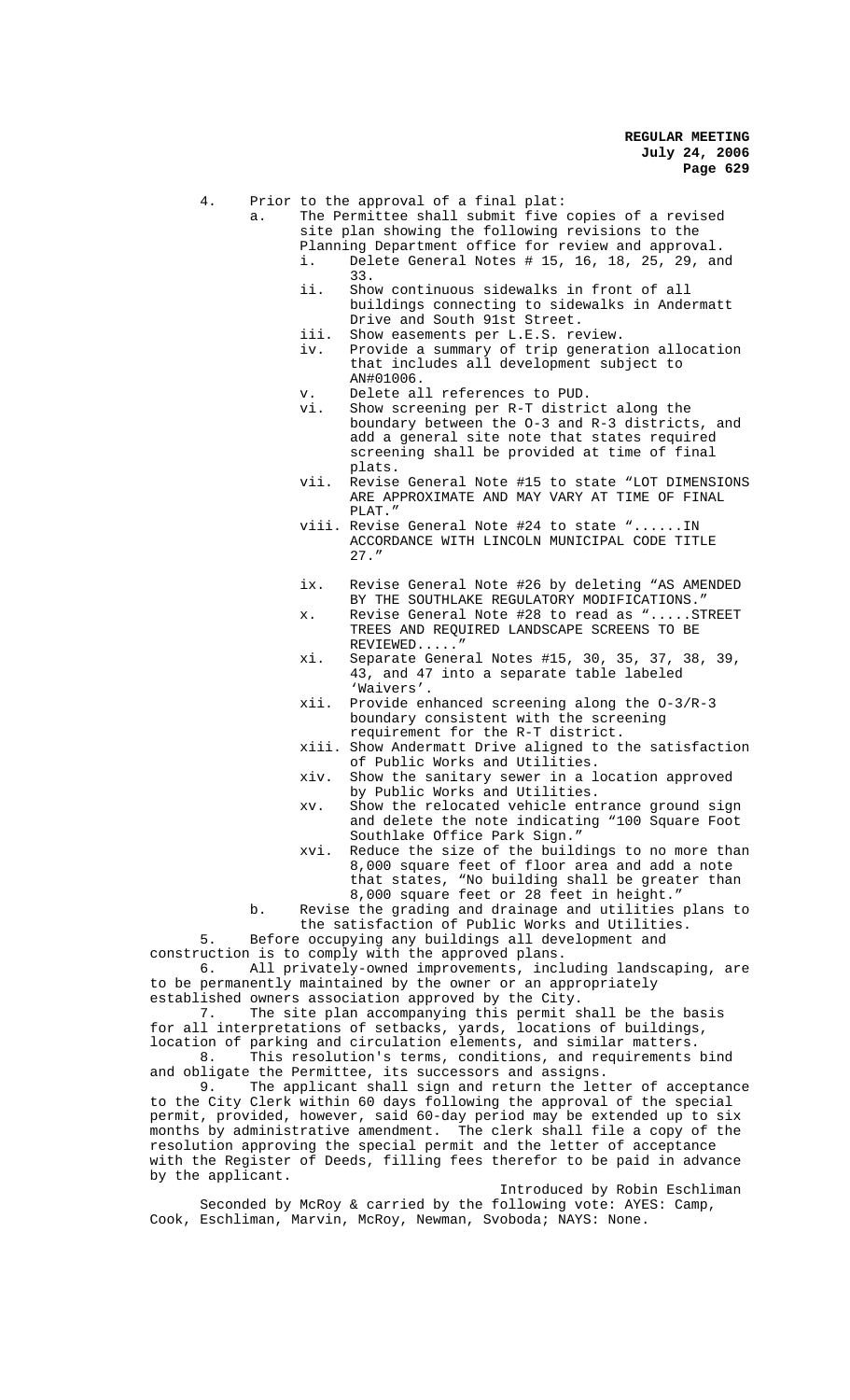VACATION 05010 - VACATING THE EAST/WEST ALLEY LOCATED 100 FEET EAST OF VACATED 49TH STREET BETWEEN PRESCOTT AND LOWELL AVENUES - CLERK read an ordinance, introduced by Robin Eschliman, vacating a portion of the east/west alley between vacated S. 49<sup>th</sup> Street, S. 51<sup>st</sup> Street, Lowell and Prescott Avenues, and retaining title thereto in the City of Lincoln, Lancaster County, Nebraska, the third time.<br>ESCHLIMAN Moved to pass the ordinance as read.. ESCHLIMAN Moved to pass the ordinance as read,. Seconded by Svoboda & carried by the following vote: AYES: Camp, Cook, Eschliman, Marvin, McRoy, Newman, Svoboda; NAYS: None. The ordinance, being numbered **#18773**, is recorded in Ordinance Book #25, Page ADOPTING THE SCHEDULE OF COSTS FOR SIDEWALK PERMIT FEES FOR NEW SIDEWALK CONSTRUCTION IN RESIDENTIAL AND COMMERCIAL AREAS. (7/17/06 - ACTION DELAYED 1 WK. TO 7/24/06) - CLERK read the following resolution, introduced by Dan Marvin, who moved its adoption: A-83949 WHEREAS, Lincoln Municipal Code Section 14.80.040 authorizes the City Council, by resolution, to establish a schedule of costs for sidewalk permit fees to recover a portion of the engineering costs associated with the construction of sidewalks; and WHEREAS, the City Council by Resolution No. A-74150, adopted on April 29, 1991, established the current schedule of fees; and WHEREAS, the City Engineer now finds it necessary for the established fee schedule to be revised to more fairly reflect the engineering costs associated with sidewalk construction. NOW, THEREFORE, BE IT RESOLVED by the City Council of the City of Lincoln, Nebraska, that effective upon adoption of this Resolution, the following schedule of costs for sidewalk permit fees shall be as follows: SCHEDULE OF COSTS<br>Permit Type Permit Type Fee Residential - New Construction \$50.00 Commercial - New Construction \$125.00 Introduced by Dan Marvin Seconded by Svoboda & carried by the following vote: AYES: Camp, Marvin, McRoy, Newman, Svoboda; NAYS: Cook, Eschliman.

# **REGISTERED TO SPEAK SESSION - NONE**

#### **OPEN MICROPHONE SESSION - NONE**

#### **MISCELLANEOUS BUSINESS**

#### **PENDING -**

AMENDING CHAPTER 9.36 OF THE LINCOLN MUNICIPAL CODE BY ADDING A NEW SECTION NUMBERED 9.36.130 TO PROHIBIT THE CARRYING OF CONCEALED WEAPONS AND<br>ADDING A NEW SECTION NUMBERED 9.36.140 TO PROVIDE DEFINITIONS. (6/26/06 ADDING A NEW SECTION NUMBERED 9.36.140 TO PROVIDE DEFINITIONS. - PLACED ON PENDING TO HAVE PUBLIC HEARING &  $2^{ND}$  READING ON  $7/31/06$ )-CAMP Moved to Withdraw Bill No. 06-107 permanently. Seconded by Eschliman & carried by the following vote: AYES: Camp, Eschliman, McRoy, Newman, Svoboda; NAYS: Cook, Marvin.

CAMP Moved to extend the Pending List to July 31, 2006. Seconded by Cook & carried by the following vote: AYES: Camp, Cook, Eschliman, Marvin, McRoy, Newman, Svoboda; NAYS: None.

## **UPCOMING RESOLUTIONS -**

CAMP Moved to approve the resolutions to have Public Hearing on July 31, 2006. Seconded by Cook & carried by the following vote: AYES: Camp, Cook, Eschliman, Marvin, McRoy, Newman, Svoboda; NAYS: None.